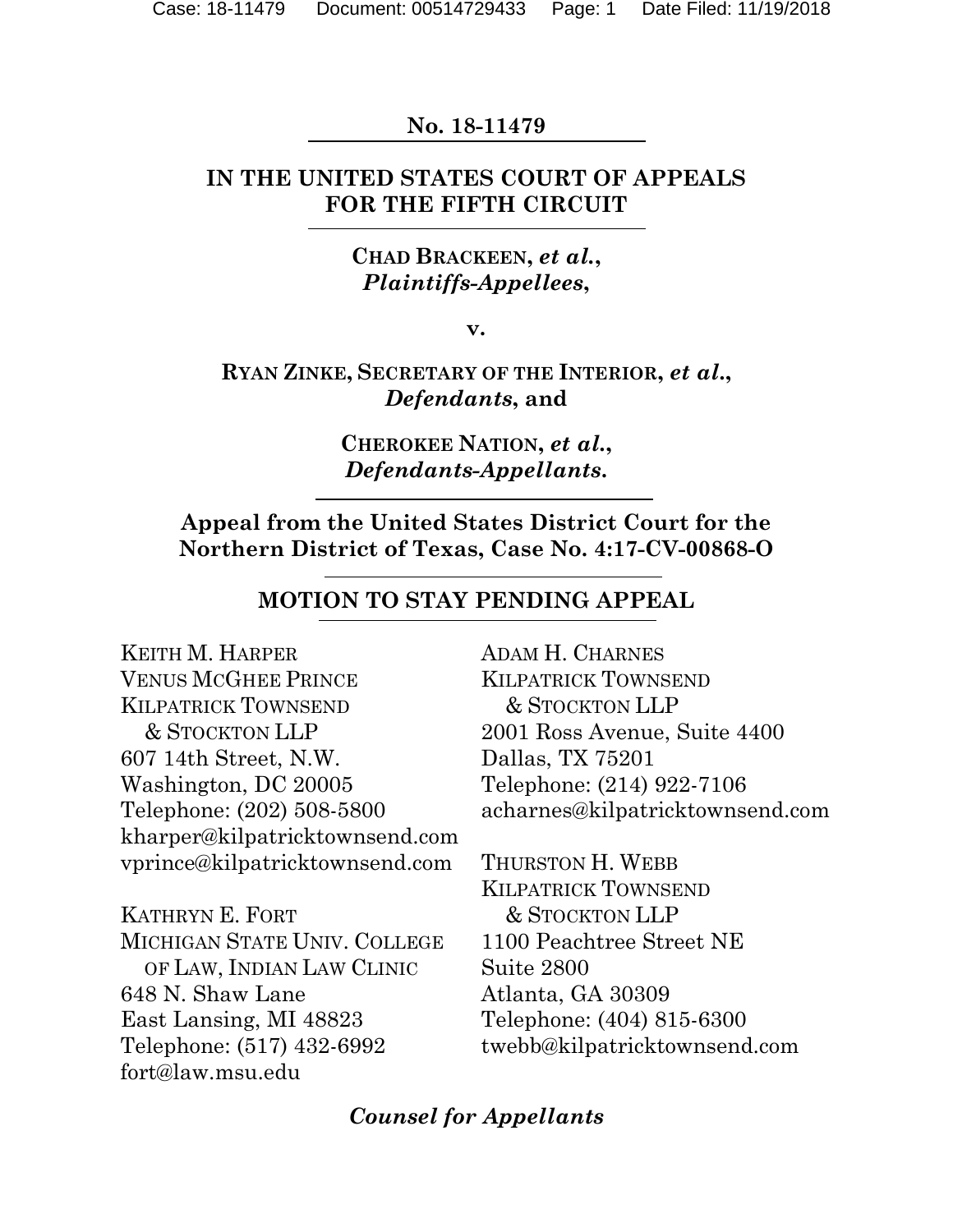### **CERTIFICATE OF INTERESTED PERSONS**

<span id="page-1-0"></span>*Brackeen, et al. v. Zinke, et al.*, No. 18-11479.

The undersigned counsel of record certifies that the following listed persons and entities as described in the fourth sentence of Rule 28.2.1 have an interest in the outcome of this case. These representations are made in order that the judges of this court may evaluate possible disqualification or recusal.

- 1. Cherokee Nation (Intervenor-Defendant)
- 2. Oneida Nation (Intervenor-Defendant)
- 3. Quinault Indian Nation (Intervenor-Defendant)
- 4. Morongo Band of Mission Indians (Intervenor-Defendant)
- 5. Chad Everet and Jennifer Kay Brackeen (Plaintiffs)
- 6. Frank Nicholas and Heather Lynn Libretti (Plaintiffs)
- 7. Altagracia Socorro Hernandez (Plaintiff)
- 8. Jason and Danielle Clifford (Plaintiffs)
- 9. State of Texas (Plaintiff)
- 10. State of Louisiana (Plaintiff)
- 11. State of Indiana (Plaintiff)
- 12. United States of America (Defendant)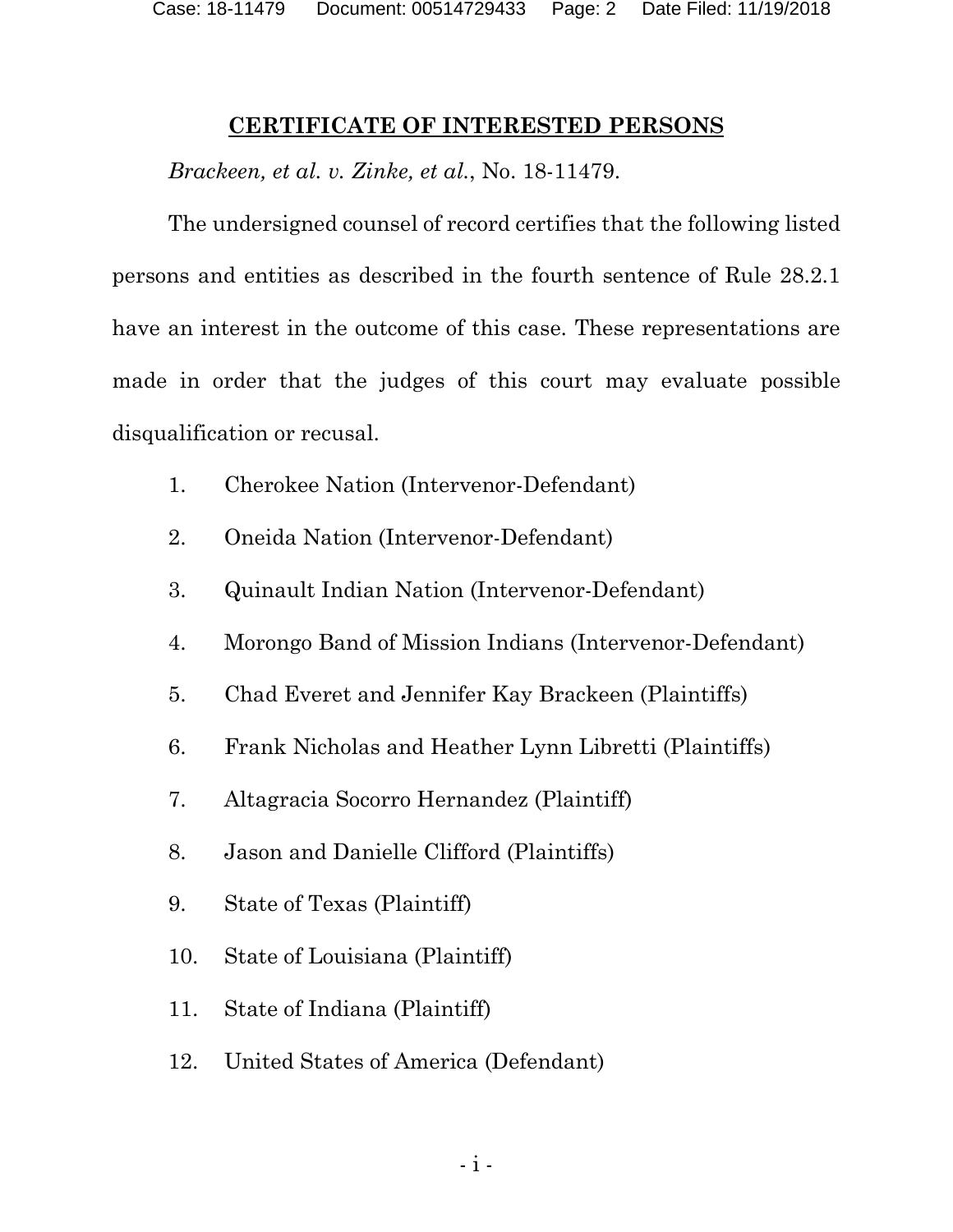- 13. Bureau of Indian Affairs and its Director, Bryan Rice (Defendants)
- 14. John Tahsuda III, Bureau of Indian Affairs Principal Assistant Secretary for Indian Affairs (Defendant)
- 15. United States Department of the Interior and its Secretary, Ryan Zinke (Defendants)
- 16. United States Department of Health and Human Services and its Secretary, Alex Azar (Defendants)
- 17. Adam H. Charnes, Kilpatrick Townsend & Stockton LLP, counsel for Intervenor-Defendants
- 18. Christin J. Jones, Kilpatrick Townsend & Stockton LLP, counsel for Intervenor-Defendants
- 19. Keith M. Harper, Kilpatrick Townsend & Stockton LLP, counsel for Intervenor-Defendants
- 20. Venus McGhee Prince, Kilpatrick Townsend & Stockton LLP, counsel for Intervenor-Defendants
- 21. Thurston H. Webb, Kilpatrick Townsend & Stockton LLP, counsel for Intervenor-Defendants
- 22. Kathryn E. Fort, Michigan State University College of Law, counsel for Intervenor-Defendants
- 23. David J. Hacker, Office of the Attorney General, counsel for State Plaintiffs
- 24. Jeff Landry, Attorney General of Louisiana
- 25. Curtis Hill, Attorney General of Indiana
- 26. Ken Paxton, Attorney General of Texas
- 27. Jeffrey C. Mateer, First Assistant Attorney General of Texas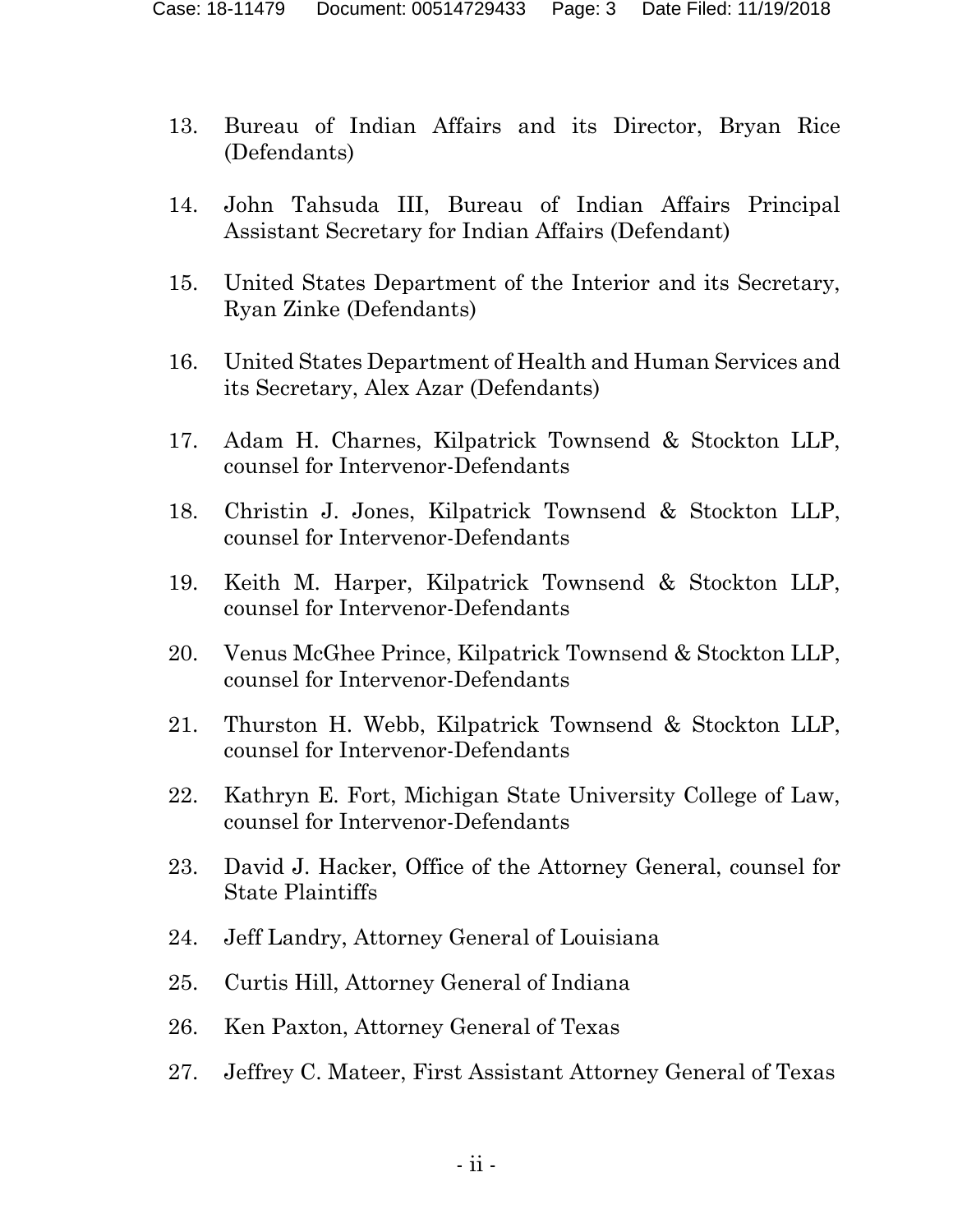- 28. Brantley D. Starr, Deputy First Assistant Attorney General of Texas
- 29. James E. Davis, Deputy Attorney General of Texas for Civil Litigation
- 30. Matthew D. McGill, Gibson, Dunn & Crutcher LLP, counsel for Individual Plaintiffs
- 31. Lochlan F. Shelfer, Gibson, Dunn & Crutcher LLP, counsel for Individual Plaintiffs
- 32. David W. Casazza, Gibson, Dunn & Crutcher LLP, counsel for Individual Plaintiffs
- 33. Mark Fiddler, Fiddler Law Office, P.A., counsel for Libretti Plaintiffs and Clifford Plaintiffs
- 34. JoAnn Kintz, U.S. Department of Justice, counsel for Federal Defendants
- 35. Steven Miskinis, U.S. Department of Justice, counsel for Federal Defendants
- 36. Christine Ennis, U.S. Department of Justice, counsel for Federal Defendants
- 37. Ragu-Jara "Juge" Gregg, U.S. Department of Justice, counsel for Federal Defendants
- 38. Amber Blaha, U.S. Department of Justice, counsel for Federal Defendants
- 39. John Turner, U.S. Department of Justice, counsel for Federal Defendants
- 40. Jeffrey H. Wood, Acting Assistant Attorney General, counsel for Federal Defendants
- 41. Samuel C. Alexander, Section Chief, Indian Resources Section, counsel for Federal Defendants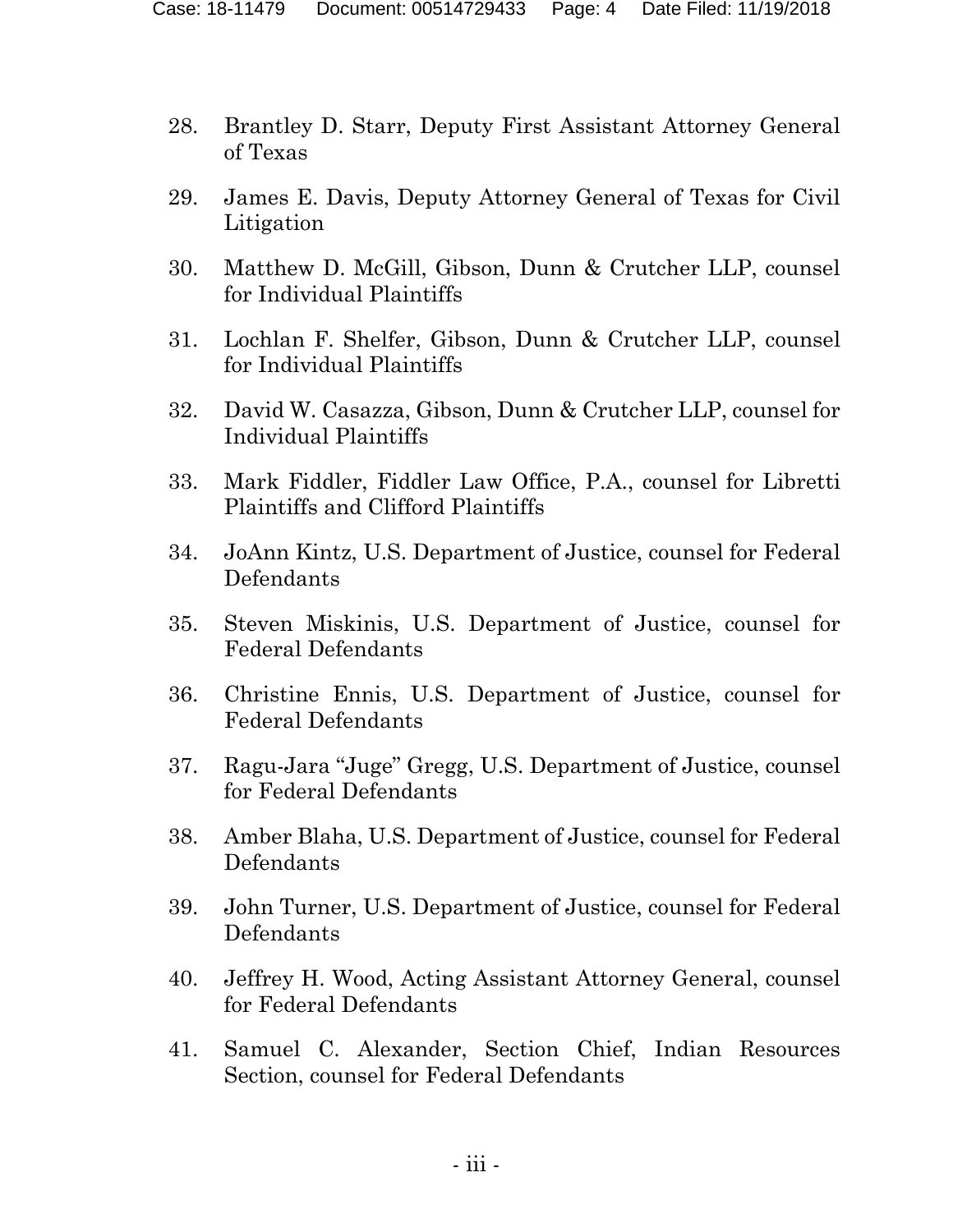- 42. Sam Ennis, United States Department of the Interior, Solicitor's Office, of-counsel for Federal Defendants.
- 43. Hon. Reed O'Connor, United States District Judge, Northern District of Texas

*s/ Adam H. Charnes* Attorney for Appellants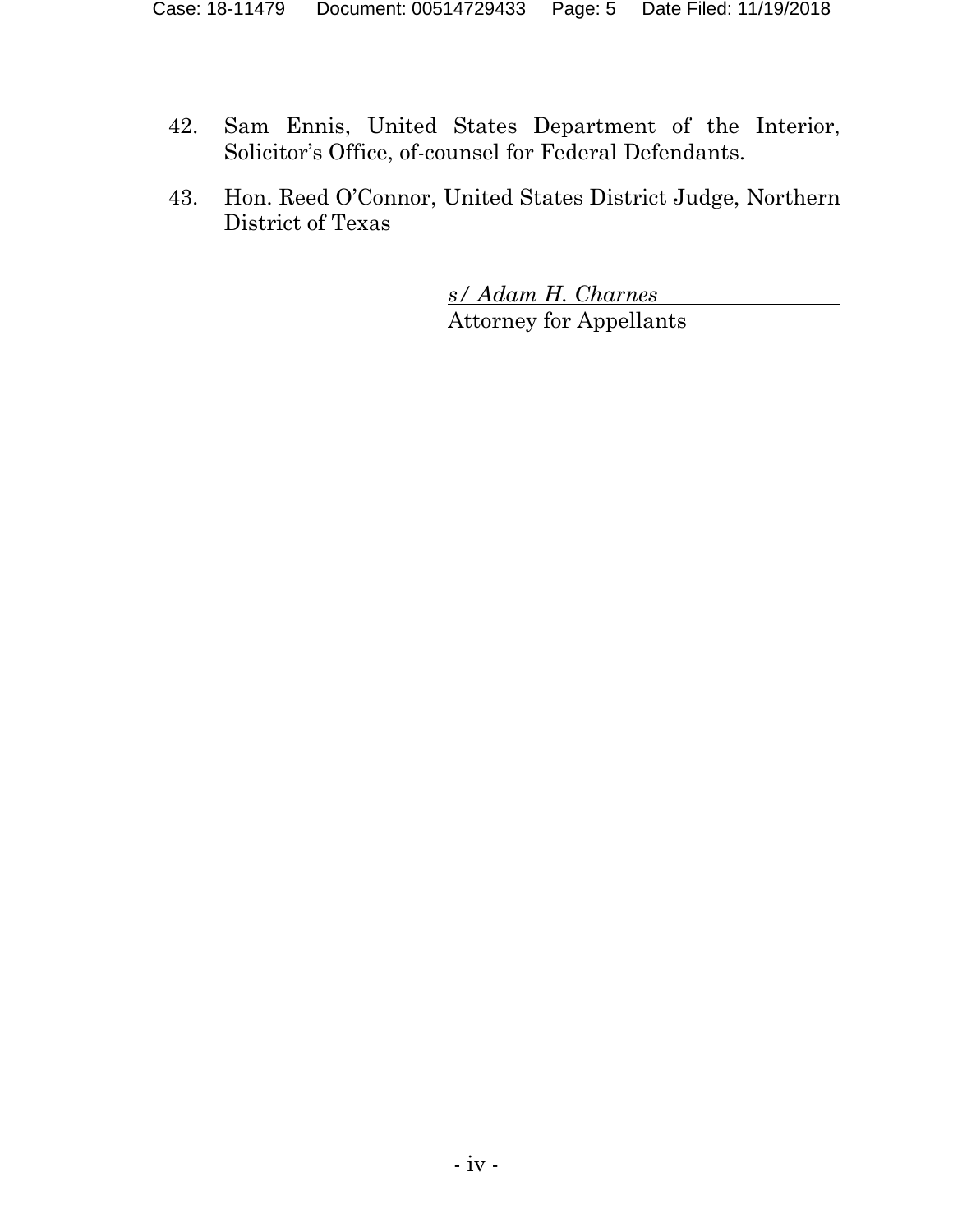# **TABLE OF CONTENTS**

<span id="page-5-0"></span>

| A.        |           |                                                                                                 |  |
|-----------|-----------|-------------------------------------------------------------------------------------------------|--|
| <b>B.</b> |           |                                                                                                 |  |
|           |           |                                                                                                 |  |
| Ι.        |           |                                                                                                 |  |
|           | A.        |                                                                                                 |  |
|           | <b>B.</b> | The Tribes will be irreparably injured                                                          |  |
|           | C.        | A stay will not substantially injure any                                                        |  |
|           | D.        |                                                                                                 |  |
| II.       |           | A Stay is Warranted Because the Tribes Have<br>Presented a Substantial Case Involving a Serious |  |
|           |           |                                                                                                 |  |
|           |           | CERTIFICATE OF COMPLIANCE                                                                       |  |
|           |           | CERTIFICATE OF SERVICE                                                                          |  |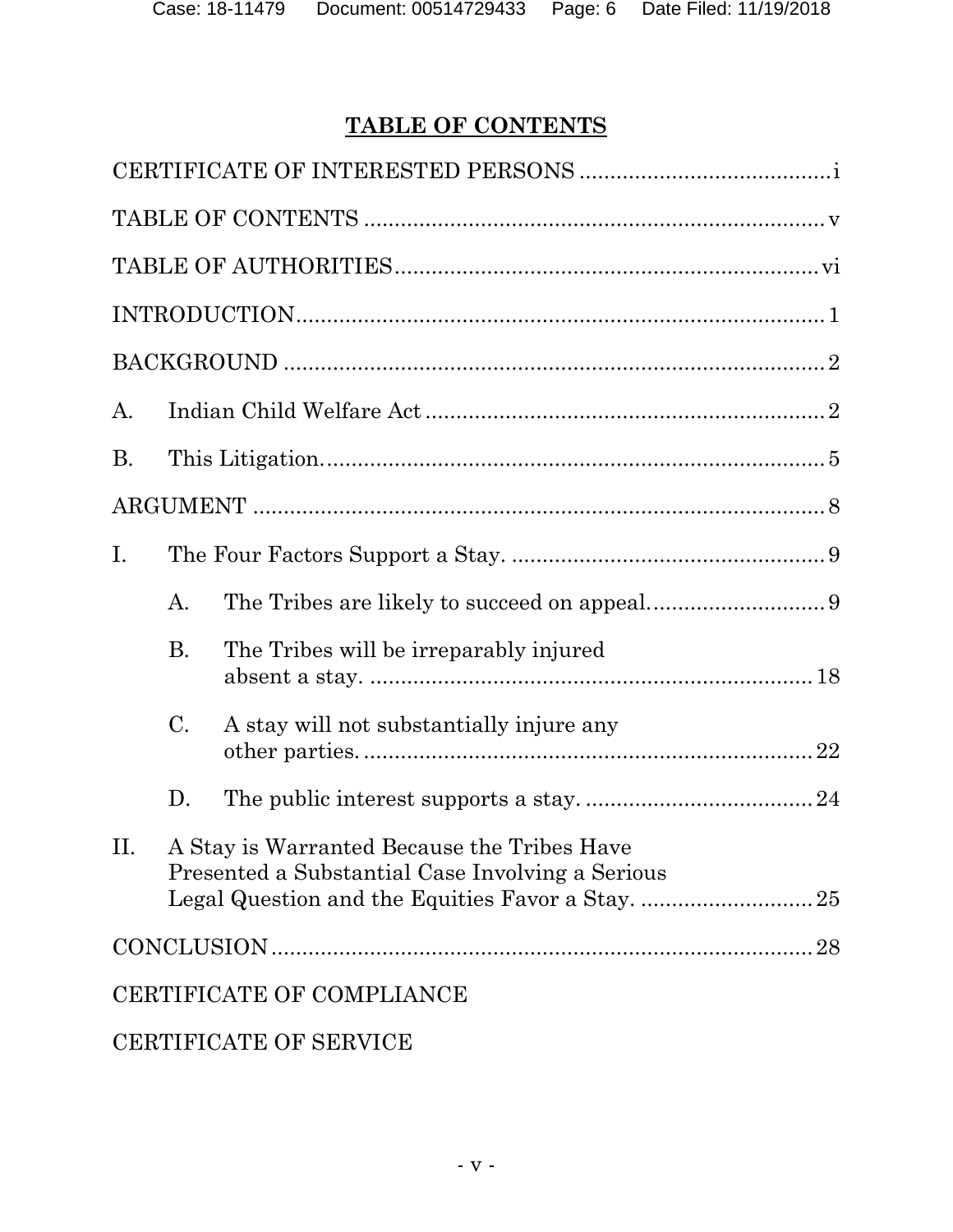# <span id="page-6-0"></span>**TABLE OF AUTHORITIES**

# **Cases**

| Campaign for Southern Equality v. Bryant,              |  |
|--------------------------------------------------------|--|
| Citibank, N.A. v. Citytrust,                           |  |
| Doe v. Mann,                                           |  |
| In re Adoption of Erin G.,                             |  |
| In re Dependency $\&$ Neglect of A.L.,                 |  |
| $M.D.$ v. $Abbott$ ,                                   |  |
| Marshall v. Barlow's, Inc.,                            |  |
| Miss. Band of Choctaw Indians v. Holyfield,            |  |
| Montana v. United States,                              |  |
| Morton v. Mancari,                                     |  |
| Murphy v. NCAA,                                        |  |
| Nat'l Ass'n of Home Builders v. Defenders of Wildlife, |  |
| Nat'l Fed'n of Indep. Business v. Sebelius,            |  |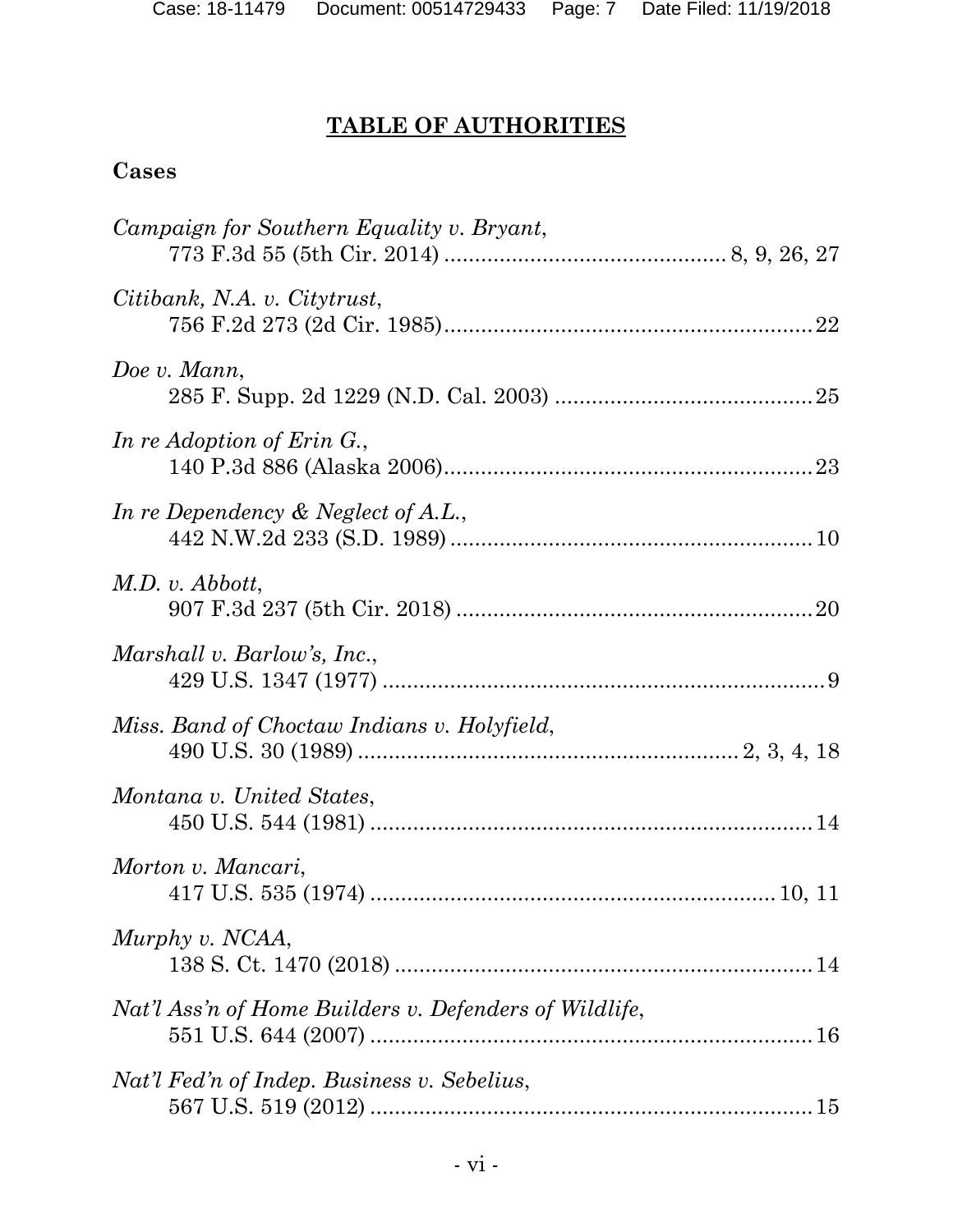| New York v. United States,                                                |
|---------------------------------------------------------------------------|
| Nielson v. Ketchum,                                                       |
| Nken v. Holder,                                                           |
| Oglala Sioux Tribe v. Van Hunnik,                                         |
| Oneida Cnty. v. Oneida Indian Nation,                                     |
| Planned Parenthood of Greater Tex. Surgical Health Servs.<br>$v.$ Abbott, |
| Printz v. United States,                                                  |
| Rice v. Cayetano,                                                         |
| United States v. Antelope,                                                |
| United States v. Brown,                                                   |
| United States v. Mazurie,                                                 |
| United States v. Whaley,                                                  |
| Veasey v. Abbott,                                                         |
| Veasey v. Perry,                                                          |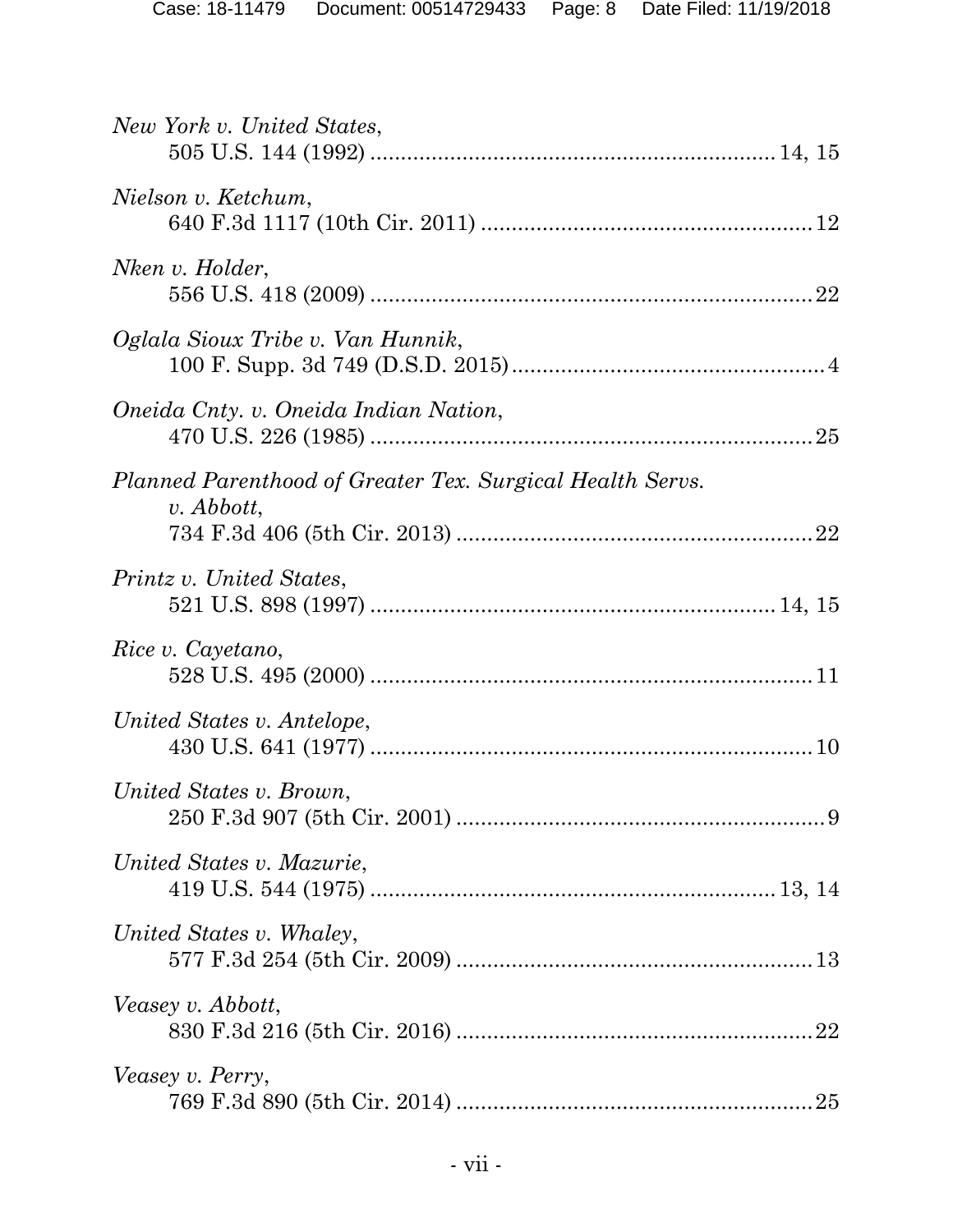| Weingarten Reality Invs. v. Miller, |  |
|-------------------------------------|--|
|                                     |  |

## **Statutes**

| Indian Child Welfare Act, 25 U.S.C. |  |
|-------------------------------------|--|
|                                     |  |
|                                     |  |
|                                     |  |
|                                     |  |
|                                     |  |
|                                     |  |
|                                     |  |
|                                     |  |
|                                     |  |
|                                     |  |
|                                     |  |
|                                     |  |
|                                     |  |
|                                     |  |
|                                     |  |
|                                     |  |
|                                     |  |
|                                     |  |
|                                     |  |
|                                     |  |
|                                     |  |
|                                     |  |

# **Regulations**

| Indian Child Welfare Act Proceedings, |  |
|---------------------------------------|--|
|                                       |  |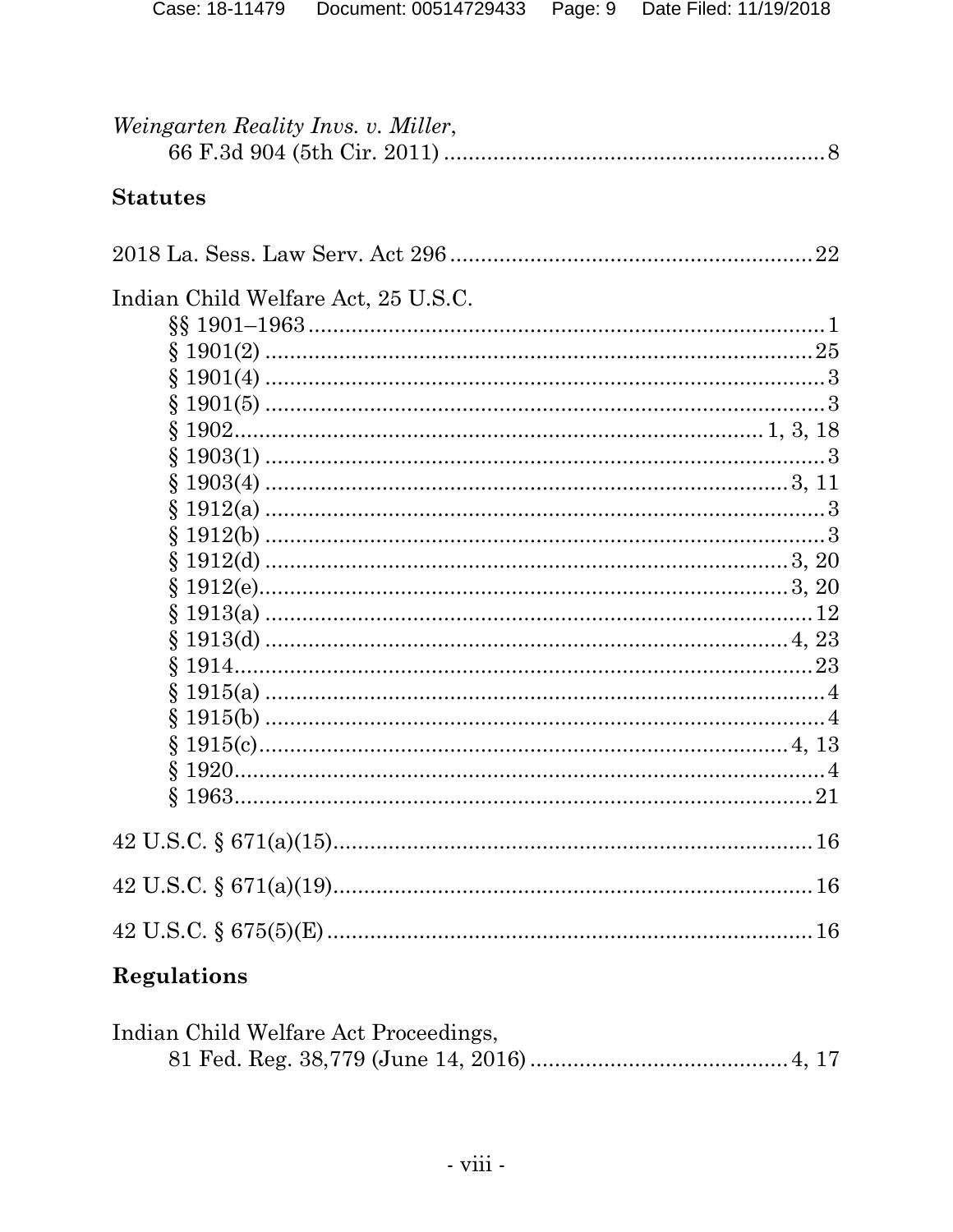# **Other Authorities**

| Vernon Brooks Carter,<br><b>Factors Predicting Placement of Urban American</b><br>Indian/Alaska Natives in Out-of-Home Care,                                                   |
|--------------------------------------------------------------------------------------------------------------------------------------------------------------------------------|
| Casey Family Programs, et al.,<br><i>Amici Curiae</i> Brief in Support of Respondent Birth<br>Father, Adoptive Couple v. Baby Girl, 570 U.S. 637,                              |
| Cohen's Handbook of Federal Indian Law (Newton ed., 2012)27                                                                                                                    |
|                                                                                                                                                                                |
| http://www.cherokee.org/Services/Tribal-                                                                                                                                       |
| http://www.dfps.state.tx.us/Child_Protection/Attorneys_Guid<br>e/documents/Section_4_OAG_ICWA_Ruling_Letter.pdf 8                                                              |
| Mary Ann King,<br>Co-Management or Contracting? Agreements Between<br>Native American Tribes and the U.S. National Park<br>Service Pursuant to the 1994 Tribal Self-Governance |
| Memorandum 37037 from Solicitor of Interior to Secretary of<br>Interior on Implementation of the Indian Child Welfare                                                          |
| Nat'l Council of Juv. & Fam. Court Judges,<br>Disproportionality Rates for Children of Color in Foster                                                                         |
| Texas Practice Guide for Child Protective Services<br>Attorneys,<br>http://www.dfps.state.tx.us/Child_Protection/Attorneys                                                     |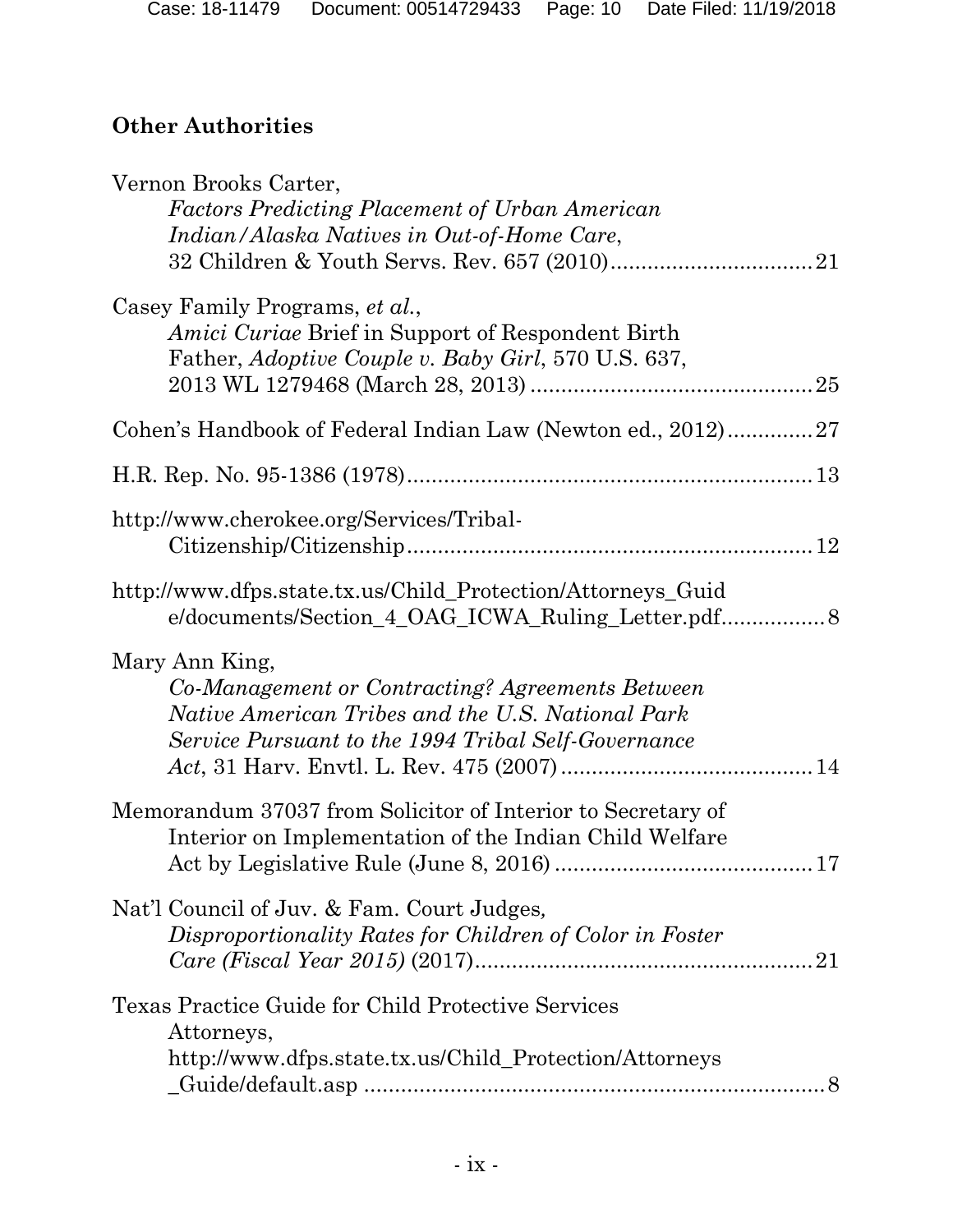### **INTRODUCTION**

<span id="page-10-0"></span>Forty years ago, Congress enacted the Indian Child Welfare Act (ICWA),  $25$  U.S.C.  $\S$  $\S$  [1](#page-10-1)901–1963,<sup>1</sup> to remedy an unconscionable crisis: the prevalence of abusive child-welfare practices by state agencies and state courts that separated a large percentage of Indian children from their families and tribes. Exercising its plenary power over Indian affairs and fulfilling its trust obligations to Indians and tribes, Congress adopted "minimum Federal standards," applicable in state courts, "for the removal of Indian children from their families." § 1902. ICWA dramatically succeeded in improving the lives of Indian children and maintaining their relationships with their families, tribes, and communities. Indeed, child-welfare organizations now consider ICWA's substantive and procedural requirements to represent the "gold standard" for foster care and adoption.

Plaintiffs filed this action to overturn that success. Their kitchensink complaint attacked ICWA on a host of constitutional grounds. Bypassing binding Supreme Court and Fifth Circuit authority, the district court granted Plaintiffs summary judgment on four of their

 $\overline{a}$ 

<span id="page-10-1"></span><sup>1</sup> Unless noted, all statutory citations are to ICWA, 25 U.S.C.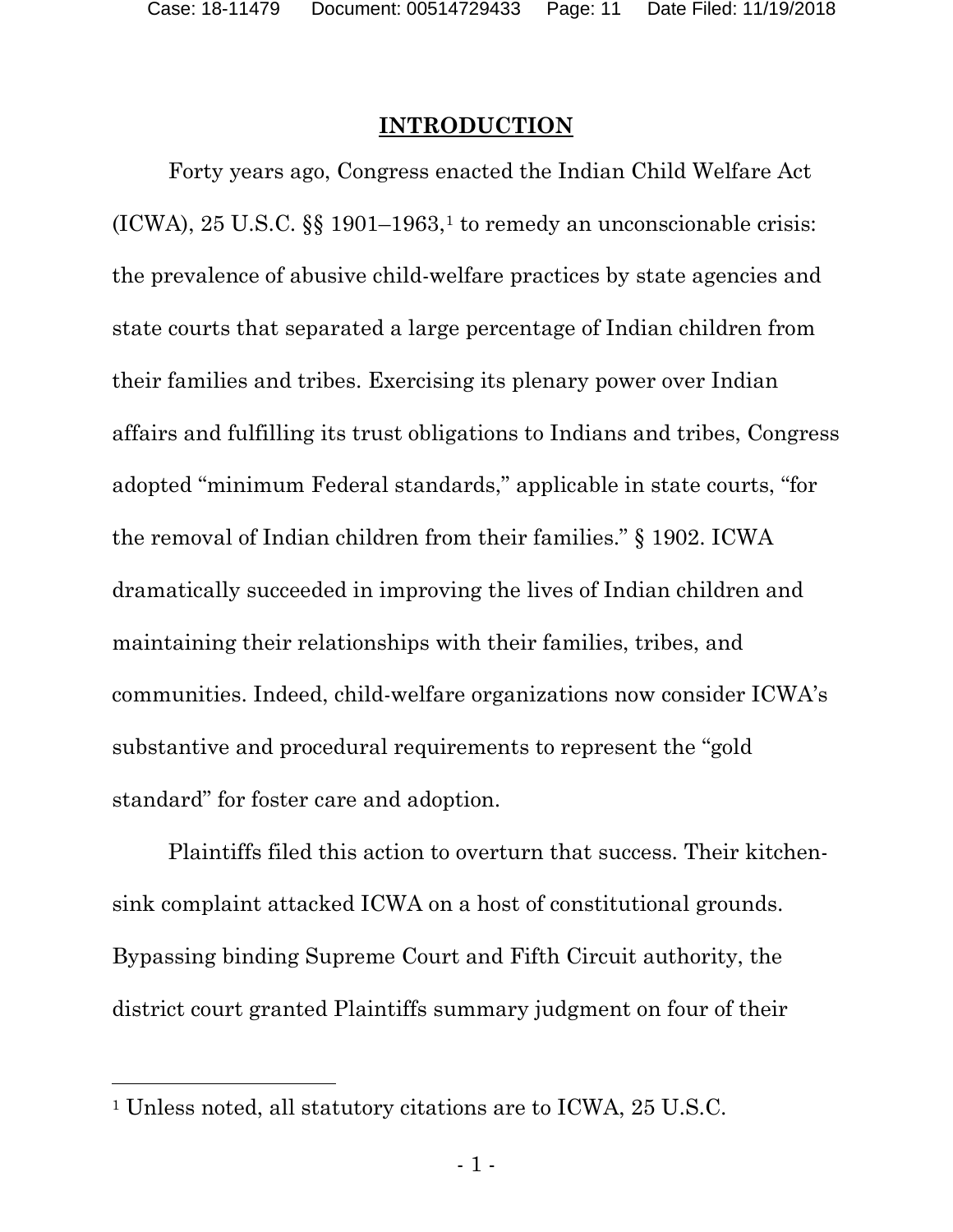claims. And though Plaintiffs seek to overturn a status quo that has prevailed for 40 years—and that has benefitted thousands of Indian children—and though Plaintiffs can show no injury from a stay, the district court refused to stay its judgment pending appeal. By this motion, four Indian tribes that intervened as defendants below— Cherokee Nation, Oneida Nation, Quinault Indian Nation, and Morongo Band of Mission Indians ("Tribes")—ask this Court to preserve the status quo by staying the judgment pending appeal. The Tribes respectfully request a ruling within 15 days.

#### **BACKGROUND**

#### <span id="page-11-1"></span><span id="page-11-0"></span>**A. INDIAN CHILD WELFARE ACT**

After extensive hearings, Congress enacted ICWA in 1978 in response to "rising concern … over the consequences to Indian children, Indian families, and Indian tribes of abusive child welfare practices that resulted in the separation of large numbers of Indian children from their families and tribes through adoption or foster care placement, usually in non-Indian homes." *Miss. Band of Choctaw Indians v. Holyfield*, 490 U.S. 30, 32 (1989). Specifically, Congress determined that upwards of one-third of Indian children had been removed from their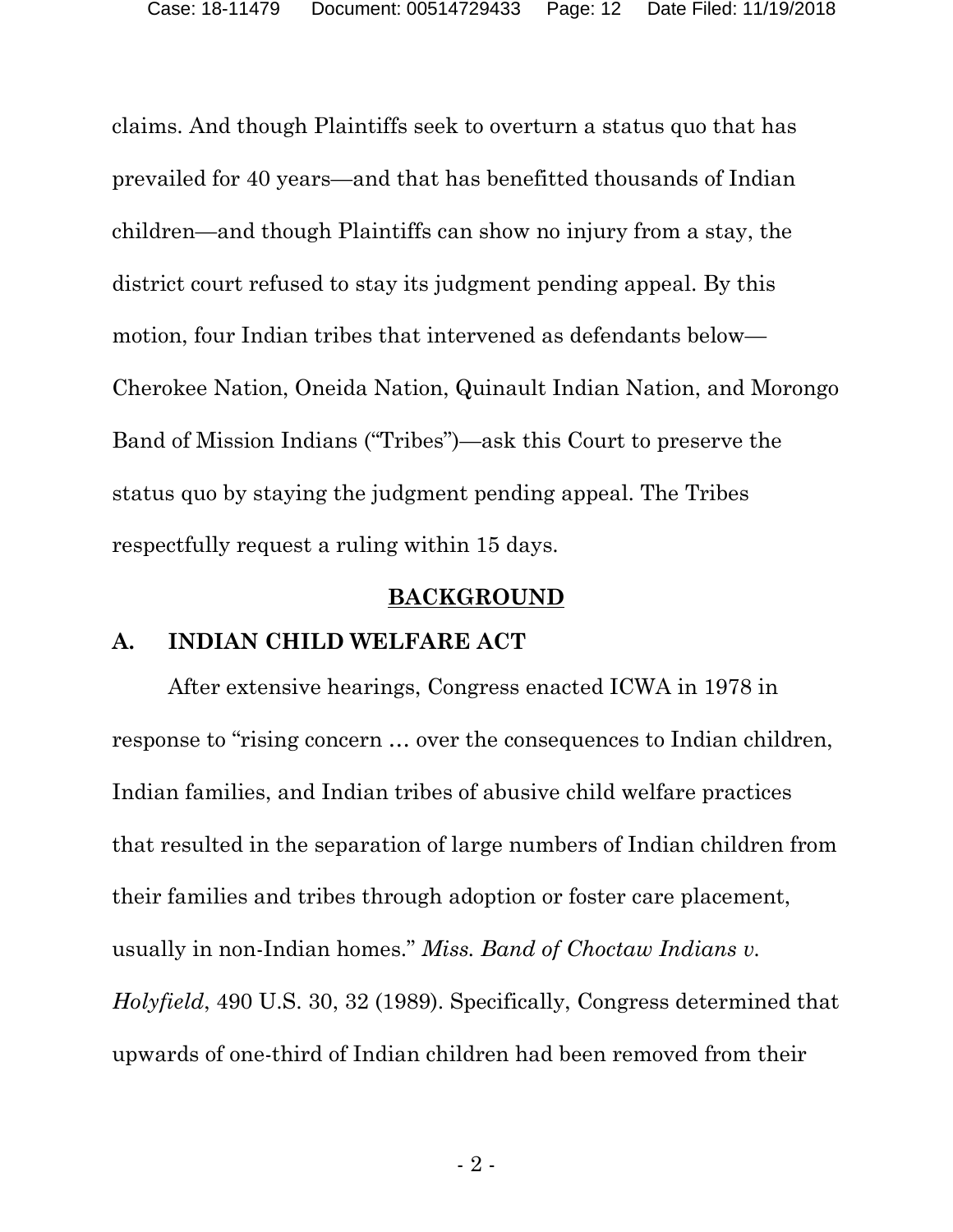families, *id.*, and that these removals were "often unwarranted,"  $§$  1901(4).

Because "Congress perceived the States and their courts as partly responsible for the problem it intended to correct," *Holyfield*, 490 U.S. at 44–45; *see* § 1901(5), ICWA "establish[ed] … minimum Federal standards for the removal of Indian children from their families," § 1902. Those federal standards apply to four state-court proceedings: (1) foster-care placement; (2) termination of parental rights; (3) preadoptive placement; and (4) adoptive placement. § 1903(1). Moreover, ICWA does not apply to all children who are racially Indian. Instead, ICWA applies only to a child who either (a) is an enrolled member of a federally recognized tribe or (b) is eligible for membership in, *and* is the biological child of a member of, a federally recognized tribe. § 1903(4). ICWA requires notice to parents and tribes; courtappointed counsel for indigent parents; and the testimony of a qualified expert witness, and proof that active efforts have been made to prevent the breakup of the Indian family, before a child is placed in foster care. § 1912(a), (b), (d), (e). ICWA also permits a parent to challenge removal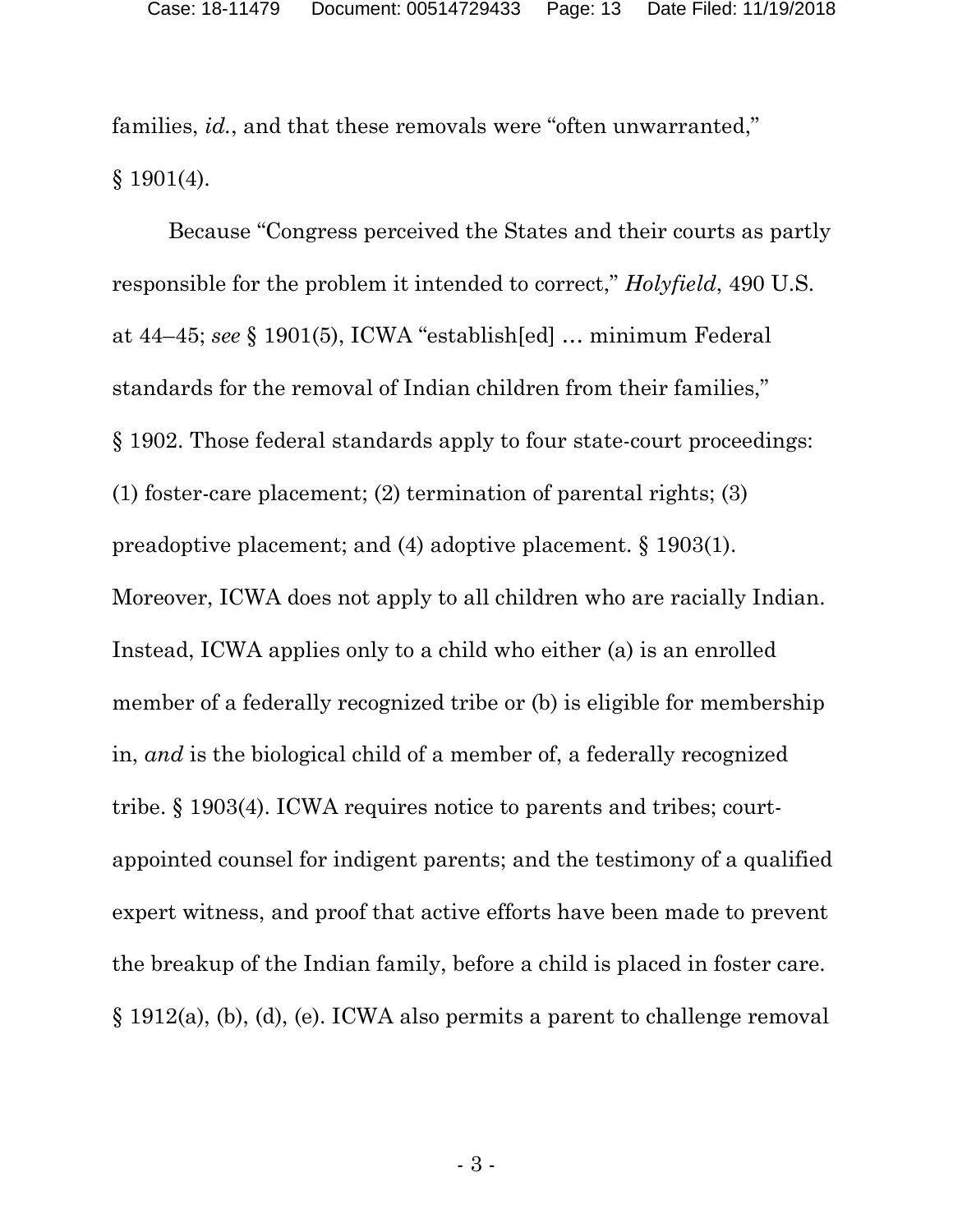and placement upon a showing of improper removal or fraud. §§ 1913(d), 1920.

Central to ICWA's protections are its placement preferences, which (except when there is good cause to order otherwise) require courts to place Indian children in adoptive or foster-care homes with a member of the child's extended family, members of the Indian child's tribe, or other Indian families. § 1915(a), (b). Congress enacted these preferences in response to "evidence of the detrimental impact on the children themselves of such placements outside their culture." *Holyfield*, 490 U.S. at 49–50. Congress permitted the Indian child's tribe to establish a different order of preference by resolution. § 1915(c).

After 40 years, the need for ICWA remains. Some courts routinely order the removal of Indian children without complying with ICWA. *See, e.g.*, *Oglala Sioux Tribe v. Van Hunnik*, 100 F. Supp. 3d 749, 760– 61 (D.S.D. 2015), *vacated,* 904 F.3d 603 (8th Cir. 2018). Because of defiance of the statute, and because of inconsistent interpretations of some provisions, the Bureau of Indian Affairs ("BIA") promulgated regulations in 2016. Indian Child Welfare Act Proceedings, 81 Fed. Reg. 38,779 (June 14, 2016) ("Final Rule").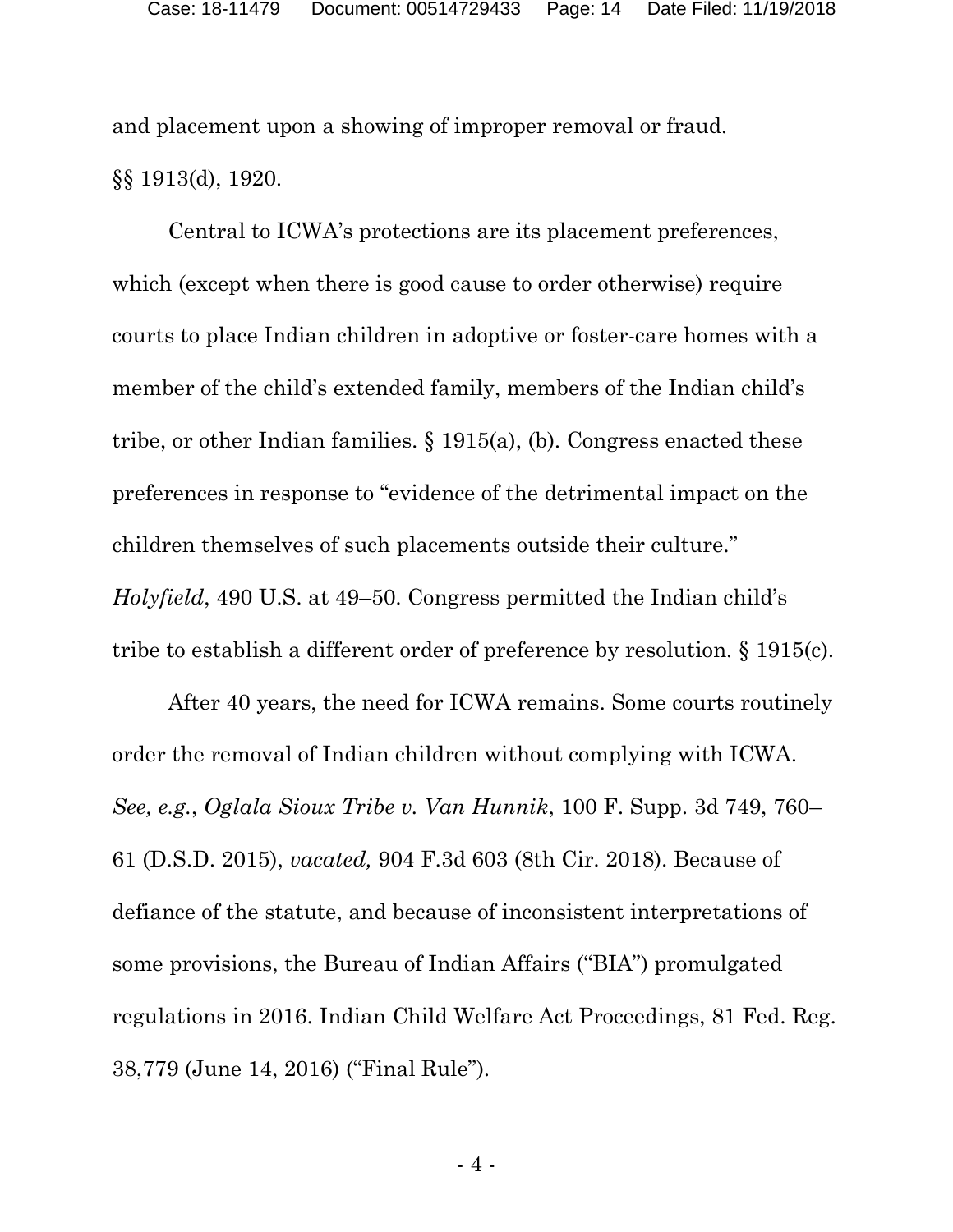Case: 18-11479 Document: 00514729433 Page: 15 Date Filed: 11/19/2018

#### <span id="page-14-0"></span>**B. THIS LITIGATION.**

**1.** On October 25, 2017—almost 40 years after Congress enacted ICWA—Texas, Louisiana, and Indiana ("State Plaintiffs") and seven Individual Plaintiffs filed an action seeking to declare key sections unconstitutional and to invalidate the Final Rule. (ECF No. 1.) The Tribes intervened as defendants.

Plaintiffs did not move for a preliminary injunction, nor did they litigate this case with urgency. Almost two months after filing the complaint, Plaintiffs filed an amended complaint. (ECF No. 22.) The Federal Defendants moved to dismiss (ECF No. 27), so Plaintiffs amended yet again and filed their Second Amended Complaint on March 22, 2018 (App. 1–138)—five months after their initial complaint. Defendants again moved to dismiss. (ECF No. 56.) The district court denied the renewed motions to dismiss, and the Individual Plaintiffs and State Plaintiffs each moved for summary judgment. (App. 139–47.)

**2.** The district court granted summary judgment to Plaintiffs on October 4, 2018 (App. 519–65) ("Order") and entered judgment (App. 566).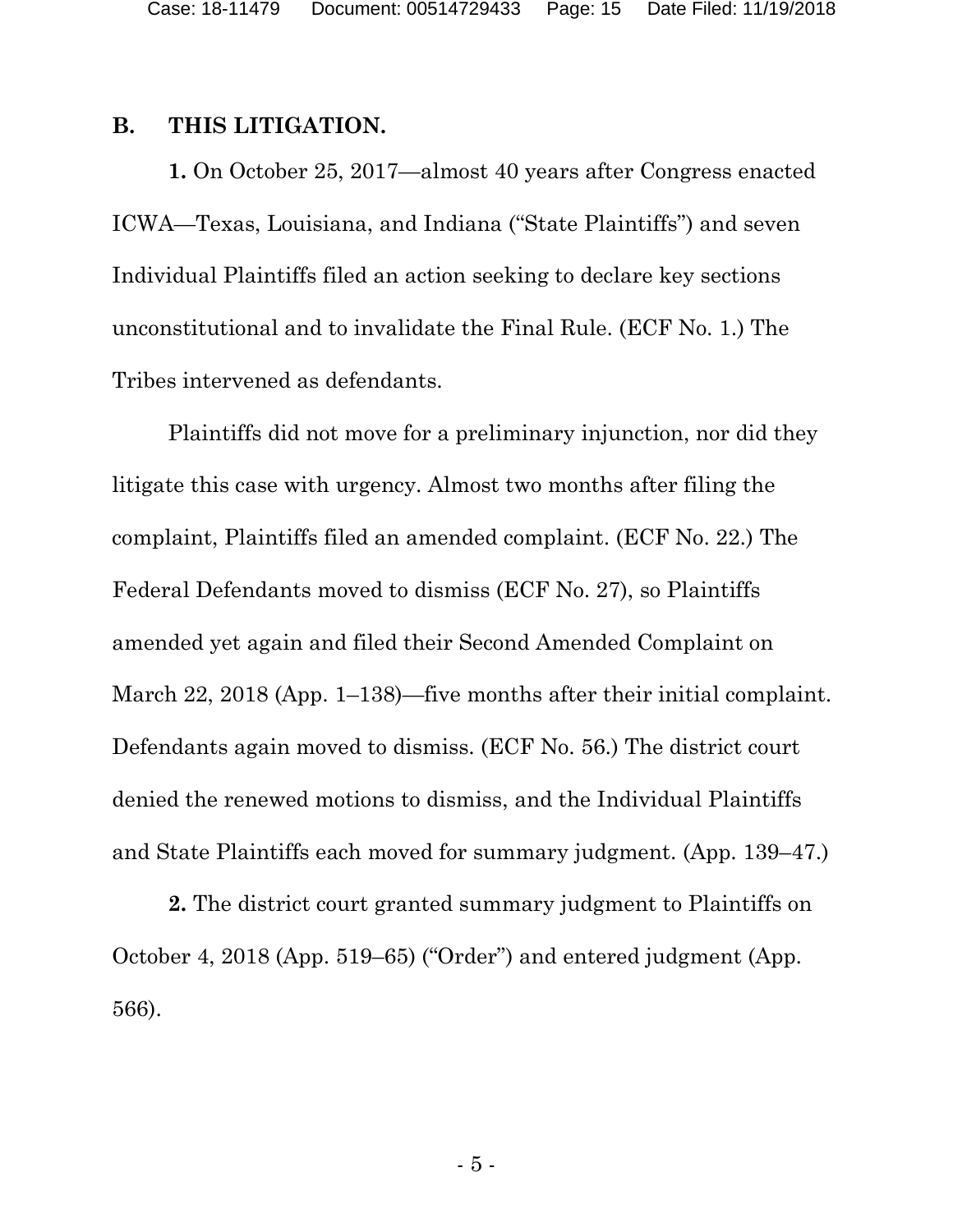In its Order, the district court held that ICWA was unconstitutional on three different grounds and it also invalidated the Final Rule. First, the court held that ICWA and the Final Rule violated equal protection. The court stated that because a child is an "Indian child" under ICWA if he or she is enrolled *or* eligible for enrollment in a tribe (when a parent is enrolled), the definition of Indian child "uses ancestry as a proxy for race." Thus, the court held that strict scrutiny applies, and ICWA cannot survive strict scrutiny. (App. 540–44.)

Second, the court held that § 1915(c) of ICWA and § 23.230 of the Final Rule, which allows tribes to change the order of the placement preferences, are unconstitutional delegations of federal legislative authority to non-federal actors. (App. 549–51.)

Third, the court held that ICWA unconstitutionally commandeers the states "by directly regulat[ing] the State Plaintiffs." (App. 554–56.) The court also found, on this same basis, that ICWA violated the Indian Commerce Clause. (App. 564–65.)

Fourth, the court held that the Final Rule exceeded the scope of BIA's authority. (App. 559–64.)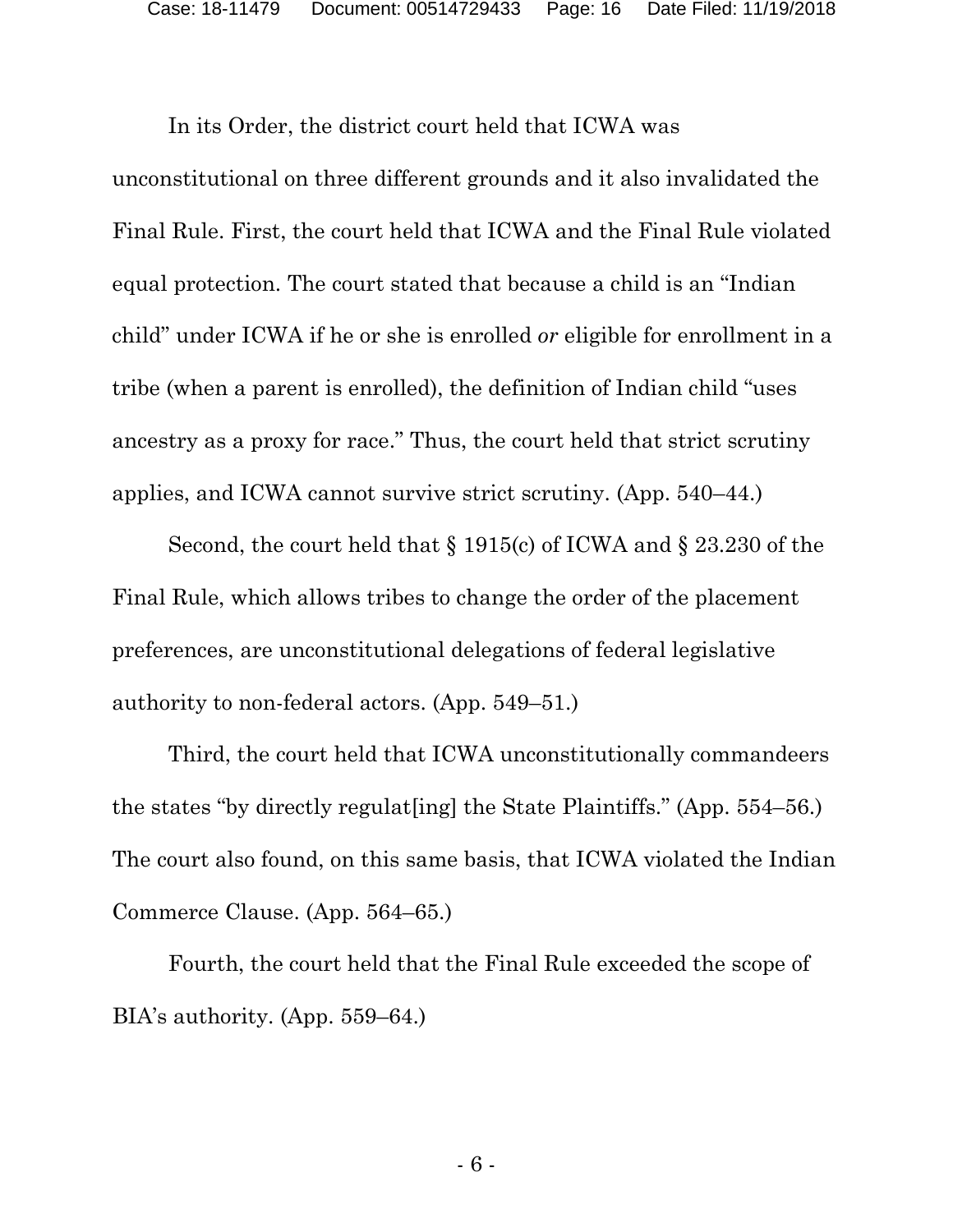Case: 18-11479 Document: 00514729433 Page: 17 Date Filed: 11/19/2018

**3.** On October 10, 2018, the Tribes moved to stay the judgment pending appeal. (App. 567–71, 572–95.) The district court denied the motion on October 30, 2018. (App. 758–64.) The district court held, *inter alia*, that the Tribes "have shown no more than 'some possibility' of irreparable injury because Defendants have not pointed to any actual injury they will suffer." (App. 762.)

When the Tribes filed their stay motion, it did not appear that any of the State Plaintiffs had yet implemented the judgment. On November 15, 2018, however, the Tribes learned that the Texas Attorney General's office sent a memorandum, dated October 25, 2018, directing the Texas Department of Family and Protective Services ("Texas DFPS") not to comply with ICWA: "ICWA and the Final Rule are no longer good law and should not be applied to any pending or future child custody proceeding in Texas. Now DFPS should handle these ICWA cases as it would any child welfare or custody proceeding according to Texas law."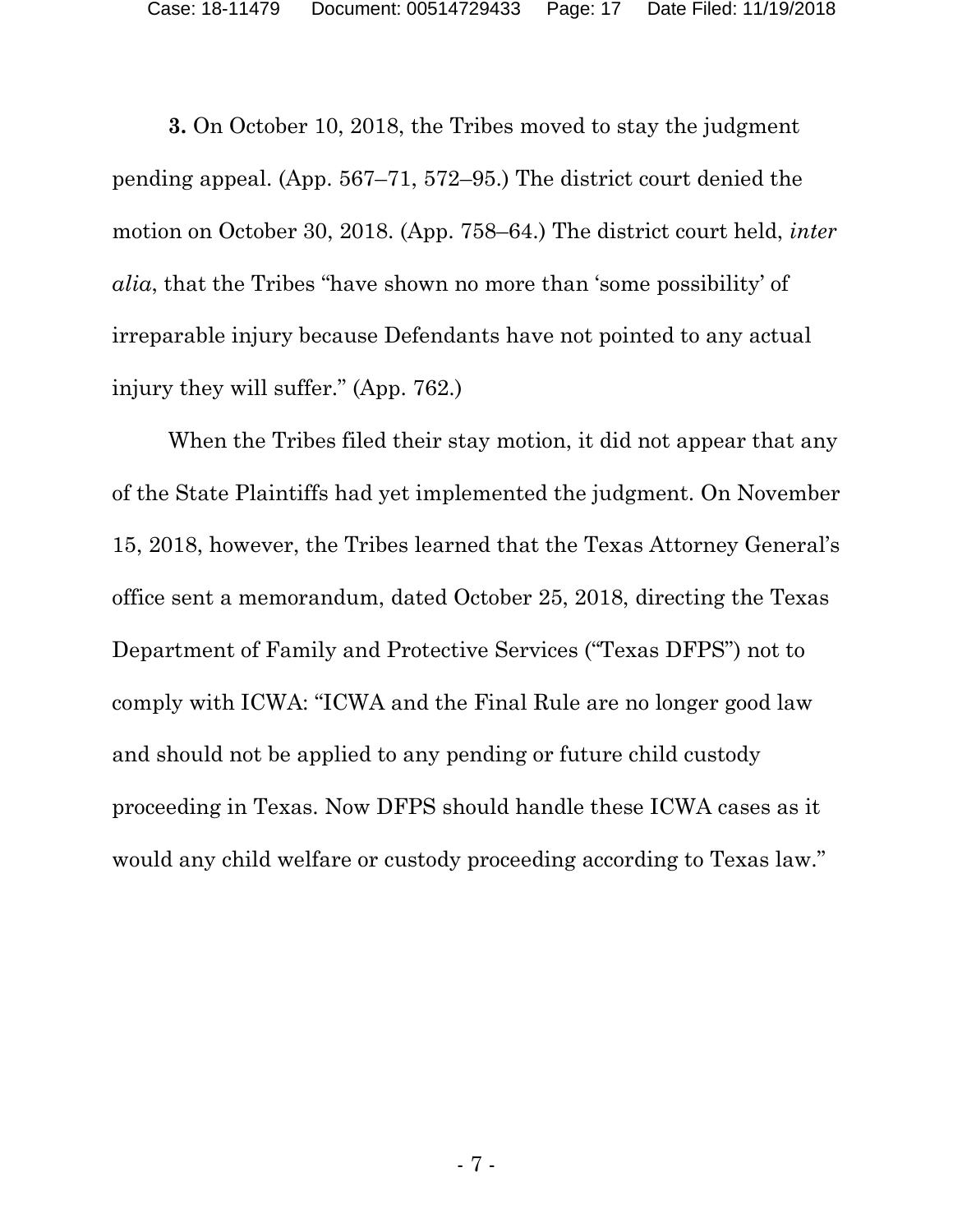(Exhibit A.[2](#page-17-1)) Texas DFPS has incorporated this memorandum in its Texas Practice Guide for Child Protective Services Attorneys.[3](#page-17-2)

## **ARGUMENT**

<span id="page-17-0"></span>Four factors govern a motion to stay pending appeal: "(1) whether the stay applicant has made a strong showing that he is likely to succeed on the merits; (2) whether the applicant will be irreparably injured absent a stay; (3) whether issuance of the stay will substantively injure the other parties interested in the proceeding; and (4) [whether] public interest [favors a stay]." *Weingarten Reality Invs. v. Miller*, 66 F.3d 904, 910 (5th Cir. 2011) (brackets in original). These factors are not applied "'in a rigid … [or] mechanical fashion.'" *Campaign for Southern Equality v. Bryant*, 773 F.3d 55, 57 (5th Cir. 2014) (brackets in original).

Further, a party need not always satisfy these traditional stay factors. "[A] movant need only present a substantial case on the merits when a serious legal question is involved and show that the balance of

l

<span id="page-17-1"></span><sup>2</sup> This memorandum is available at

http://www.dfps.state.tx.us/Child\_Protection/Attorneys\_Guide/documen ts/Section\_4\_OAG\_ICWA\_Ruling\_Letter.pdf.

<span id="page-17-2"></span><sup>3</sup> *See* http://www.dfps.state.tx.us/Child\_Protection/Attorneys\_Guide/ default.asp.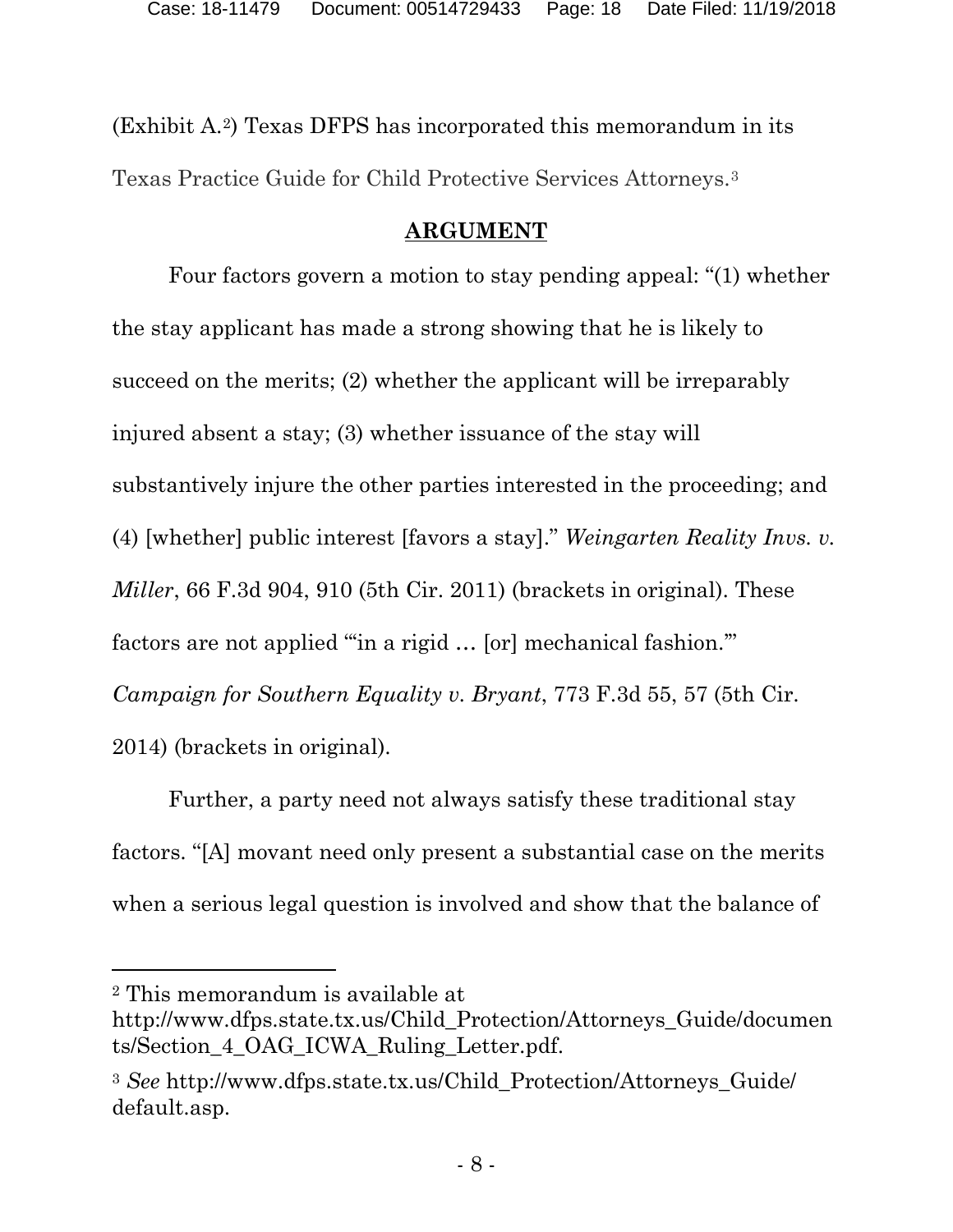equities weighs heavily in favor of granting a stay." *Id.* "[T]he authority to 'hold an order in abeyance pending review allows an appellate court to act responsibly' when faced with serious legal questions that merit careful scrutiny and judicious review." *Id.* Moreover, as then-Justice Rehnquist stated: "where the decision of the District Court has invalidated a part of an Act of Congress, I think that the Act of Congress, presumptively constitutional as are all such Acts, should remain in effect pending a final decision on the merits by this Court." *Marshall v. Barlow's, Inc*., 429 U.S. 1347, 1348 (1977) (Rehnquist, J., in chambers).

A stay is warranted here.

## <span id="page-18-1"></span><span id="page-18-0"></span>**I. THE FOUR FACTORS SUPPORT A STAY.**

## **A. The Tribes are likely to succeed on appeal.**

The court granted summary judgment to Plaintiff for four reasons, each reviewed *de novo*. *United States v. Brown*, 250 F.3d 907, 912 (5th Cir. 2001). This Court is likely to uphold ICWA on all grounds.

**1. Equal protection.**—The district court held that ICWA violates equal protection because it is based on a racial classification that cannot survive strict scrutiny. (App. 544.) This is error. The Supreme Court has consistently held that legislation passed by Congress that gives special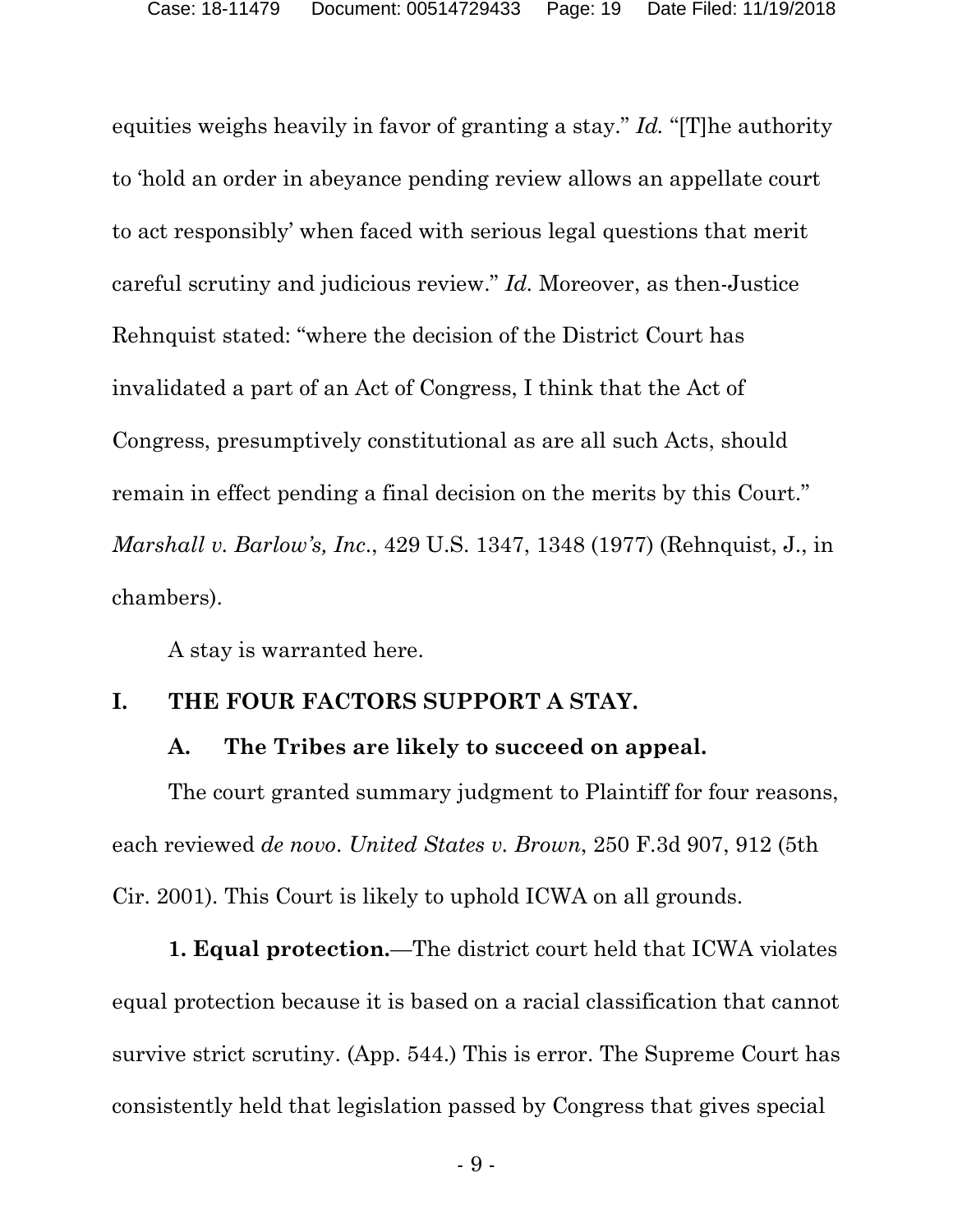treatment to "Indians" is a permissible political classification subject to rational-basis review. *See, e.g.*, *Morton v. Mancari*, 417 U.S. 535, 553– 55 (1974) (holding that hiring preferences for members of federally recognized tribes are political, not racial); *United States v. Antelope*, 430 U.S. 641, 645 (1977) ("The decisions of this Court leave no doubt that federal legislation with respect to Indian tribes, although relating to Indians as such, is not based upon impermissible racial classifications."). This point is demonstrated by ICWA itself: on one hand, a child who is racially 100 percent Indian is not an "Indian child" if he or she is neither a member nor a child of a member of a federally recognized tribe; on the other hand, a child who is 100 percent white or African-American can be an "Indian child," *see*, *e.g.*, *In re Dependency & Neglect of A.L.*, 442 N.W.2d 233, 235 (S.D. 1989) (holding that a white child adopted by tribal member is an "Indian child"); App. 219–20 (explaining that descendants of slaves and "adopted whites" are eligible for membership in the Cherokee Nation).

The district court rejected the argument that this precedent applied here. It stated that "the preference in *Mancari* applied 'only to *members* of "federally recognized" tribes," while ICWA's definition of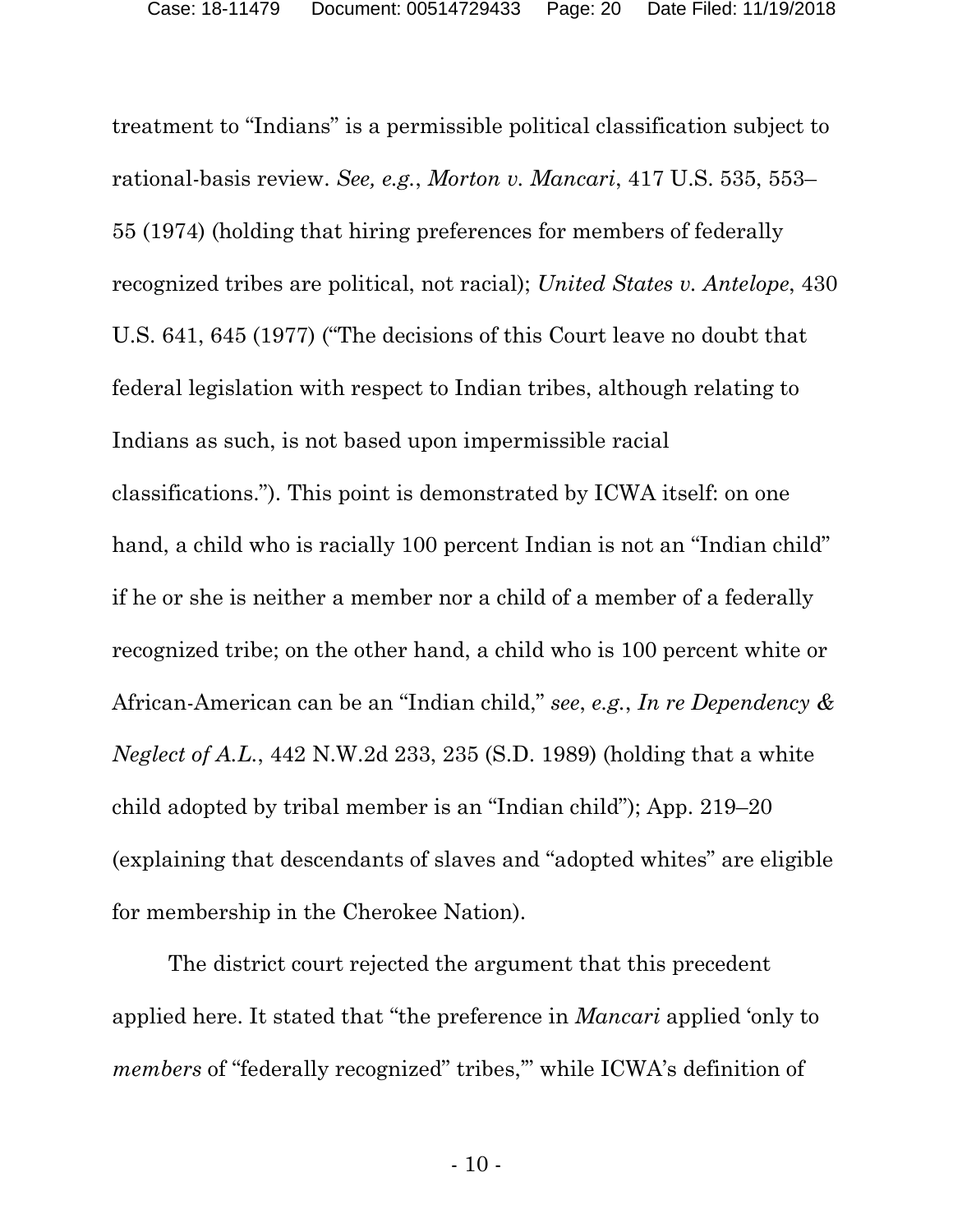"Indian child" extends to "children simply eligible for membership who have a biological Indian parent." (App. 542–43.) Relying on *Rice v. Cayetano*, 528 U.S. 495 (2000), the court concluded: "By deferring to tribal membership *eligibility* standards based on ancestry, rather than *actual* tribal affiliation, the ICWA's jurisdictional definition of 'Indian children' uses ancestry as a proxy for race," and therefore is subject to strict scrutiny. (App. 544.)

The district court erred. The Supreme Court found ancestry to be a proxy for race in *Rice* because the law did not require *any* political relationship with a separate sovereign. ICWA, by contrast, requires just such a political tie—the child must either be a member of a federally recognized tribe or be eligible for membership *and* a biological child of a member. § 1903(4). In this way, ICWA applies only if an Indian child has a direct tie to a political body, which makes ICWA political rather than racial under *Mancari.* 

Moreover, in criticizing the application of ICWA to children who are eligible for membership, the Order overlooked the *context* of ICWA's application. *Mancari* involved hiring preferences for adults. By contrast, ICWA applies to children, including those only days old. *See, e.g.*,

- 11 -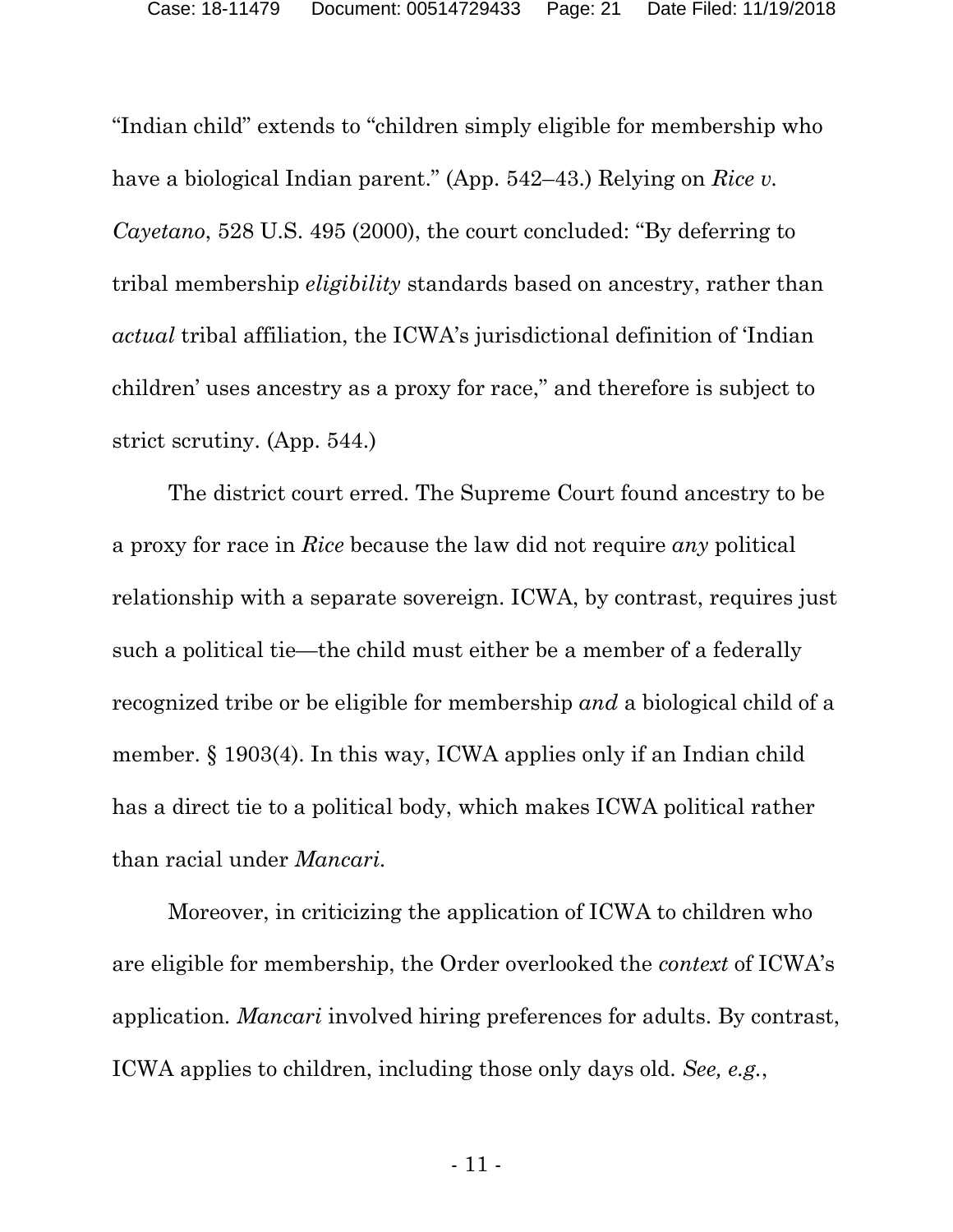§ 1913(a) (consent to termination of parental rights invalid if within 10 days after birth). No tribe grants automatic membership to eligible newborns or children, *cf. Nielson v. Ketchum*, 640 F.3d 1117 (10th Cir. 2011); those eligible for membership must apply, which can be a lengthy and detailed process. To apply for membership in appellant Cherokee Nation, for example, the applicant must complete a detailed application and submit (*inter alia*) copies of a birth certificate and citizenship documents for an immediate relative who is a member or, if none, certified state birth and death records documenting lineage back to the Dawes Rolls. *See* http://www.cherokee.org/Services/Tribal-Citizenship/Citizenship. It is impossible for this paperwork to be completed and approved for a newborn. Application of ICWA's requirements to a child who is eligible for tribal membership, and whose parent is a member, therefore furthers ICWA's goals; otherwise thousands of parents could lose their parental rights before ICWA even applies—undermining Congress's purpose. Indeed Congress contemplated this very issue when it passed ICWA: "The constitutional and plenary power of Congress over Indians, and Indian tribes and affairs cannot be made to hinge upon the cranking into operation of a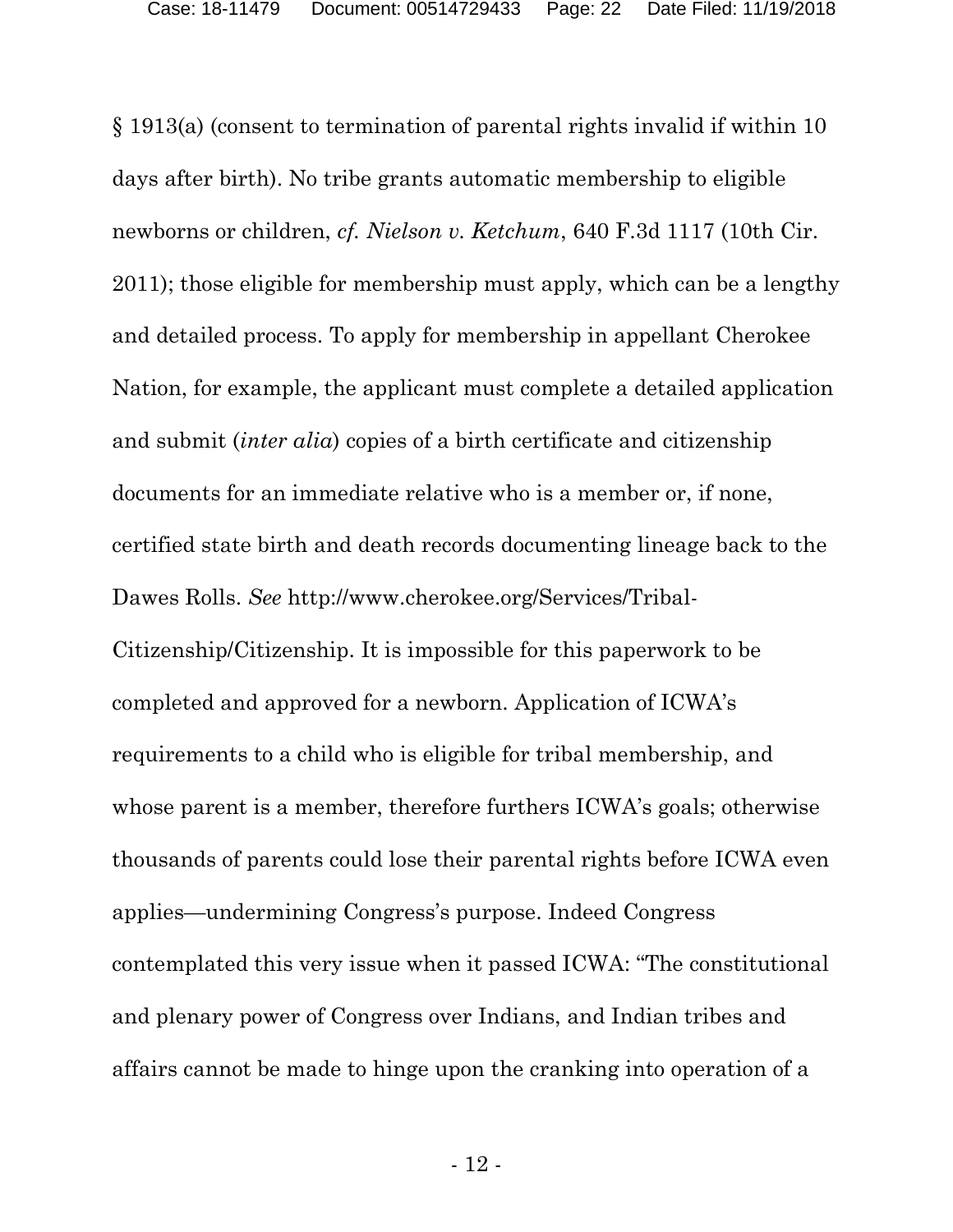mechanical process established under tribal law." H.R. Rep. No. 95- 1386, at 17 (1978).

**2. Non-delegation.**—The district court held that § 1915(c), which permits tribes to change the order of placement preferences, impermissibly delegates legislative power and that Congress cannot delegate even regulatory power to Indian tribes.

This holding is erroneous. "[T]he limits on delegation are frequently stated, but rarely invoked: the Supreme Court has not struck down a statute on nondelegation grounds since 1935." *United States v. Whaley*, 577 F.3d 254, 263 (5th Cir. 2009). The district court erred in claiming that ICWA delegated legislative power, as Congress determined the relevant placement preferences and simply allowed tribes, through resolution, to "establish a different order of preference." § 1915(c).

Moreover, the district court erred in contending that *any*  delegation to an Indian tribe is impermissible because a tribe is not a "federal actor." The Supreme Court has held precisely the opposite. *See United States v. Mazurie*, 419 U.S. 544, 556–57 (1975). Indeed, the Court has recognized that Congress's authority to delegate to tribes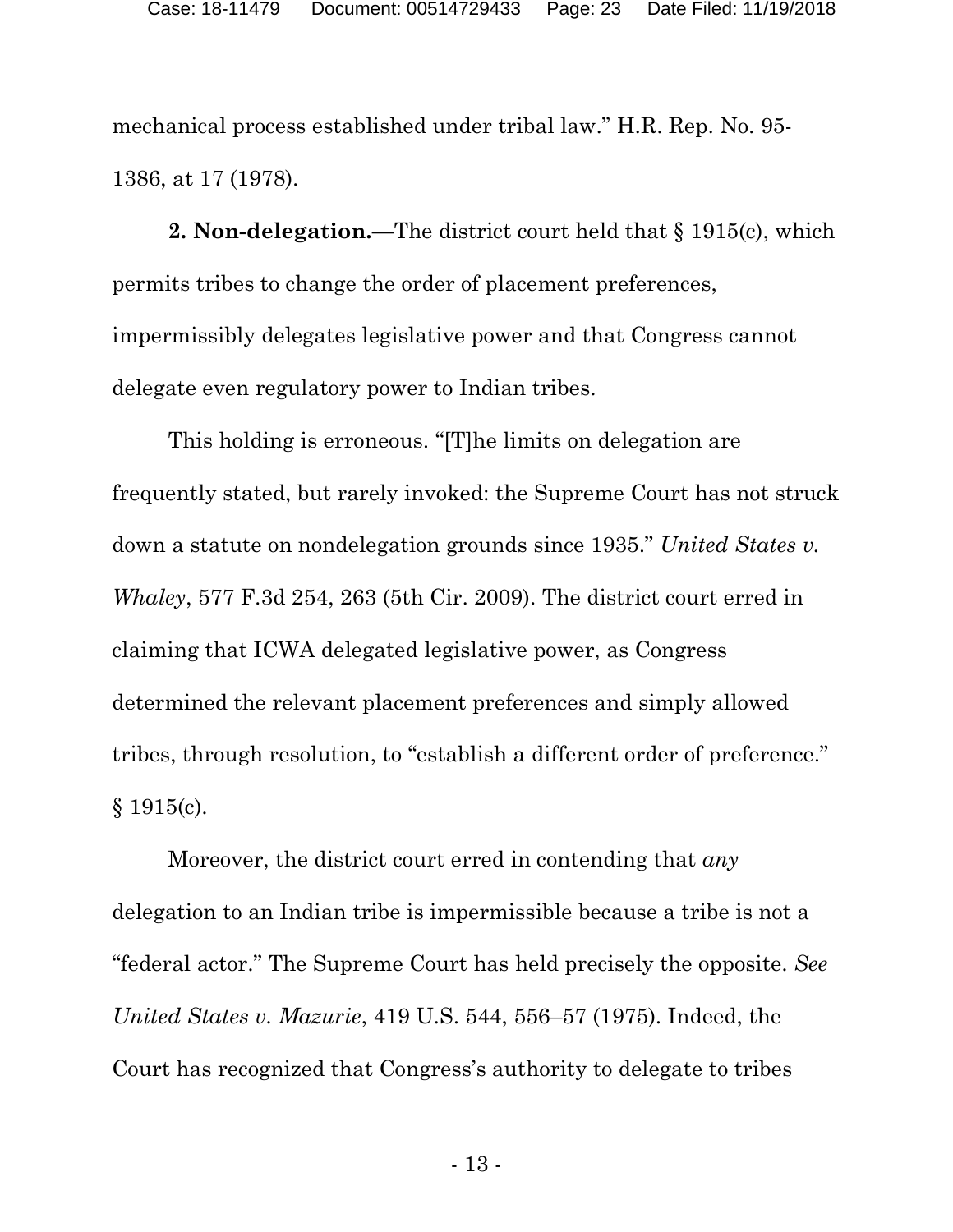extends beyond their members and reservations. *See Montana v. United States*, 450 U.S. 544, 564 (1981) (noting that, with "express congressional delegation," tribes can "exercise ... tribal power beyond what is necessary to protect tribal self-government or to control internal relations"). And Congress has repeatedly delegated authority to tribes. *See* Mary Ann King, *Co-Management or Contracting? Agreements Between Native American Tribes and the U.S. National Park Service Pursuant to the 1994 Tribal Self-Governance Act*, 31 Harv. Envtl. L. Rev. 475, 478 n.18 (2007).

**3. Tenth Amendment Anti-Commandeering***.*—The court's holding that ICWA impermissibly commandeers the states also is likely to be reversed. In finding that ICWA represents "a direct command from Congress to the states" (App. 554), the court relied on cases where Congress impermissibly commandeered the state legislative process (*New York v. United States*, 505 U.S. 144 (1992); *Murphy v. NCAA*, 138 S. Ct. 1470 (2018)) and the state executive branch (*Printz v. United States*, 521 U.S. 898 (1997)). But these cases do not apply to congressional direction to state *courts*. *Printz* expressly held that "the Constitution was originally understood to permit imposition of an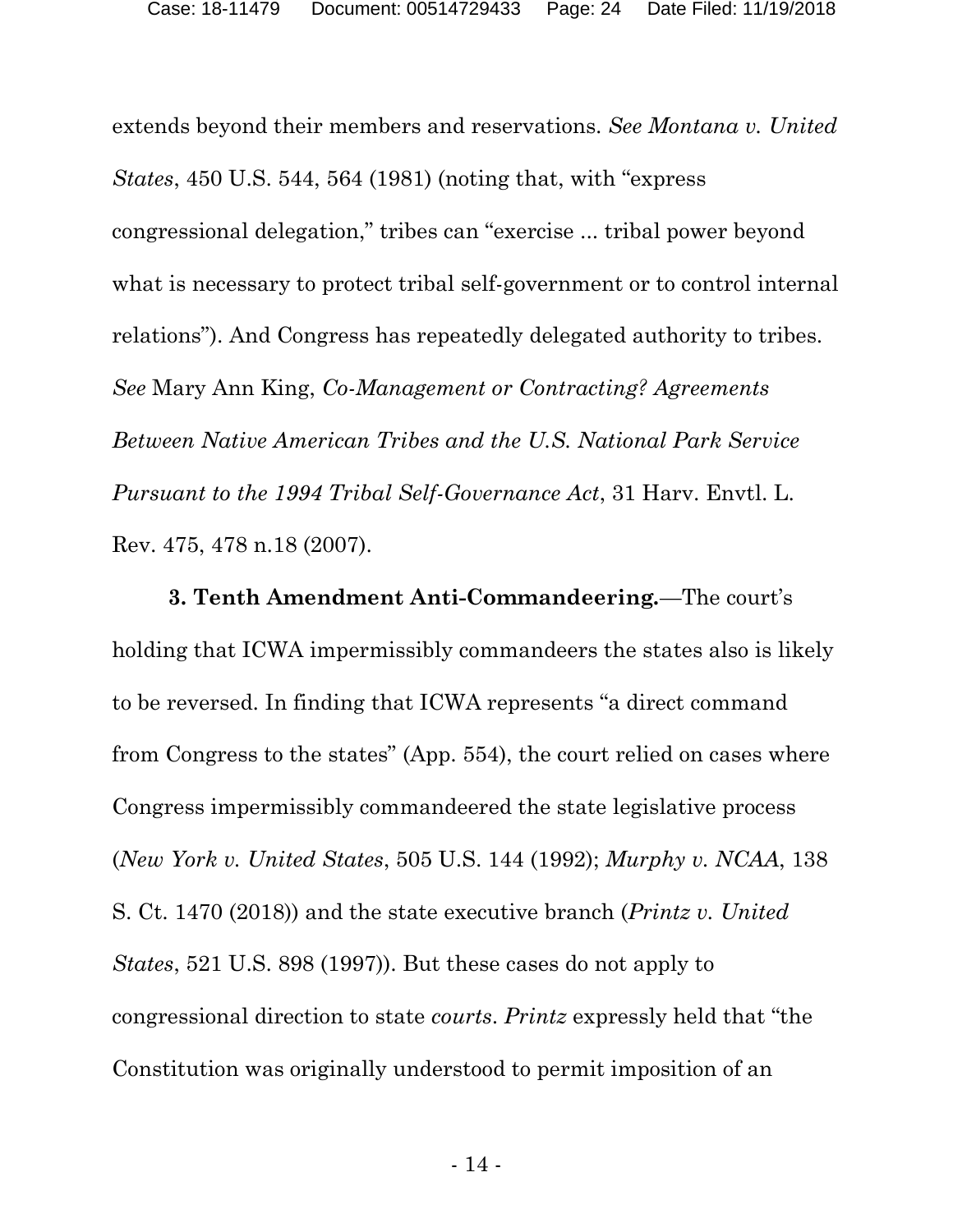obligation on state judges to enforce federal prescriptions." *Id.* at 907. "Federal statutes enforceable in state courts, do, in a sense, direct state judges to enforce them," the Court explained, "but this sort of federal 'direction' of state judges is mandated by the text of the Supremacy Clause." *New York*, 505 U.S. at 178–79. Because all challenged provisions of ICWA and the Final Rule either impose obligations directly on state courts or, in light of the constitutional-doubt canon, should be read that way, the statute and regulations do not impermissibly commandeer the states.[4](#page-24-0)

Moreover, ICWA does not commandeer the states for an additional reason: It is a constitutional condition on federal funding of states' foster-care and adoption programs. *See Nat'l Fed'n of Indep. Business v. Sebelius*, 567 U.S. 519, 575–79 (2012). The State Plaintiffs never argued that ICWA coerced the states to comply with the statute, so it is a permissible measure to "'encourage a State to regulate in a particular way.'" *Id.* at 575.

 $\overline{a}$ 

<span id="page-24-0"></span><sup>4</sup> The court's Indian Commerce Clause holding is based solely on this rationale.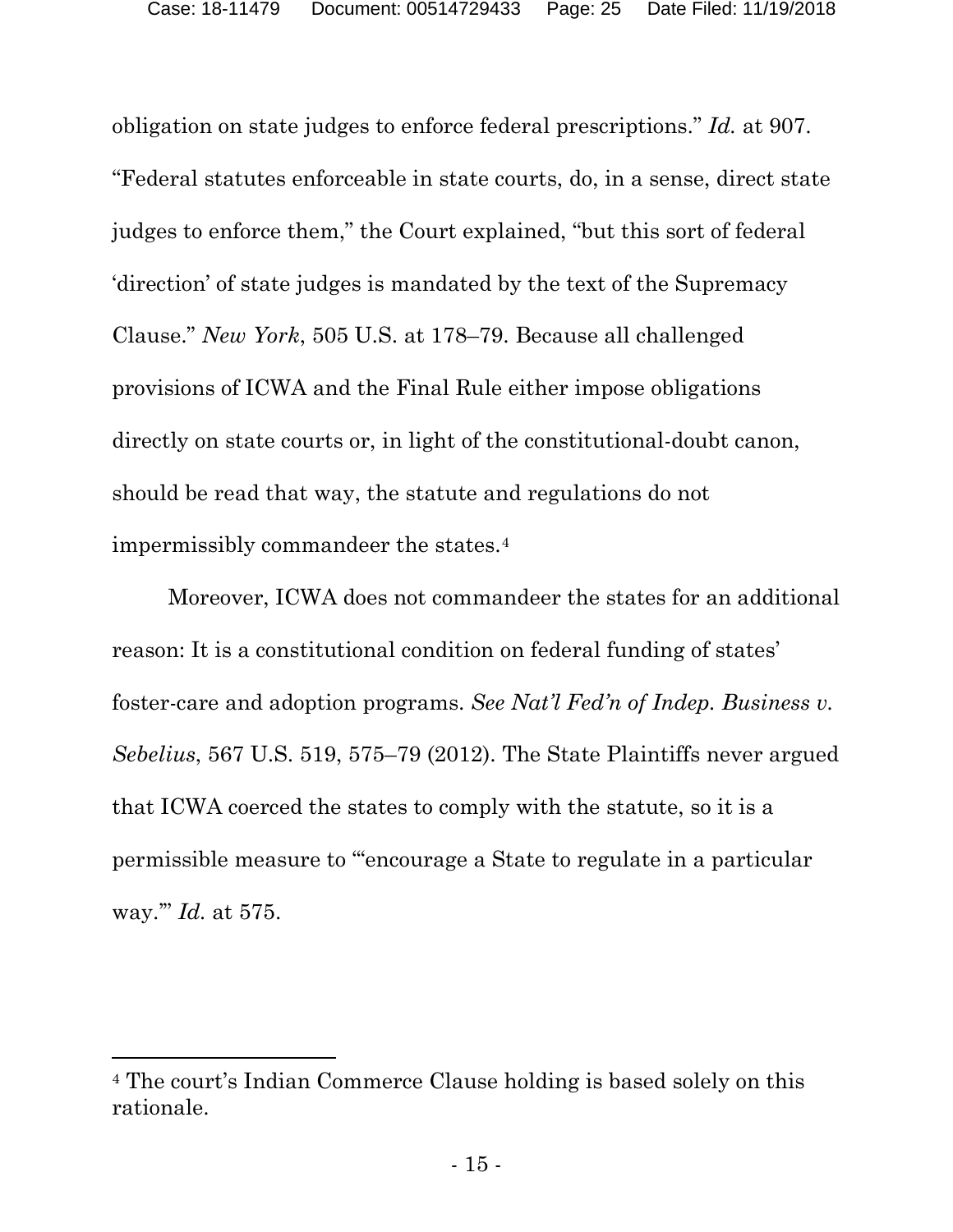Finally, the district court's holding threatens Congress's comprehensive regulation of state foster care and adoption. Numerous federal statutes impose substantive and procedural rules on state courts in foster care and adoption cases, many directly comparable to ICWA's requirements. *See, e.g.*, 42 U.S.C. § 671(a)(15) (requiring that the "child's health and safety shall be the paramount concern" with respect to placement of children); *id.* § 671(a)(19) (overriding state foster-care placement preferences to require placement with an adult relative over a non-relative); *id.* § 675(5)(E) (requiring states to file a petition to terminate parental rights if the child has been in foster care for 15 of the most recent 22 months). If ICWA violates the Tenth Amendment, so do these statutes.

**4. APA claims.**—The district court also erred in its APA holding. Contrary to the Order, the APA does not permit the courts to secondguess expert administrative agencies on the "necessity" of a federal regulation. *See Nat'l Ass'n of Home Builders v. Defenders of Wildlife*, 551 U.S. 644, 658 (2007). BIA explained the inconsistent application of certain provisions of ICWA by state courts, undermining Congress's purpose in enacting the statute and necessitating federal regulation to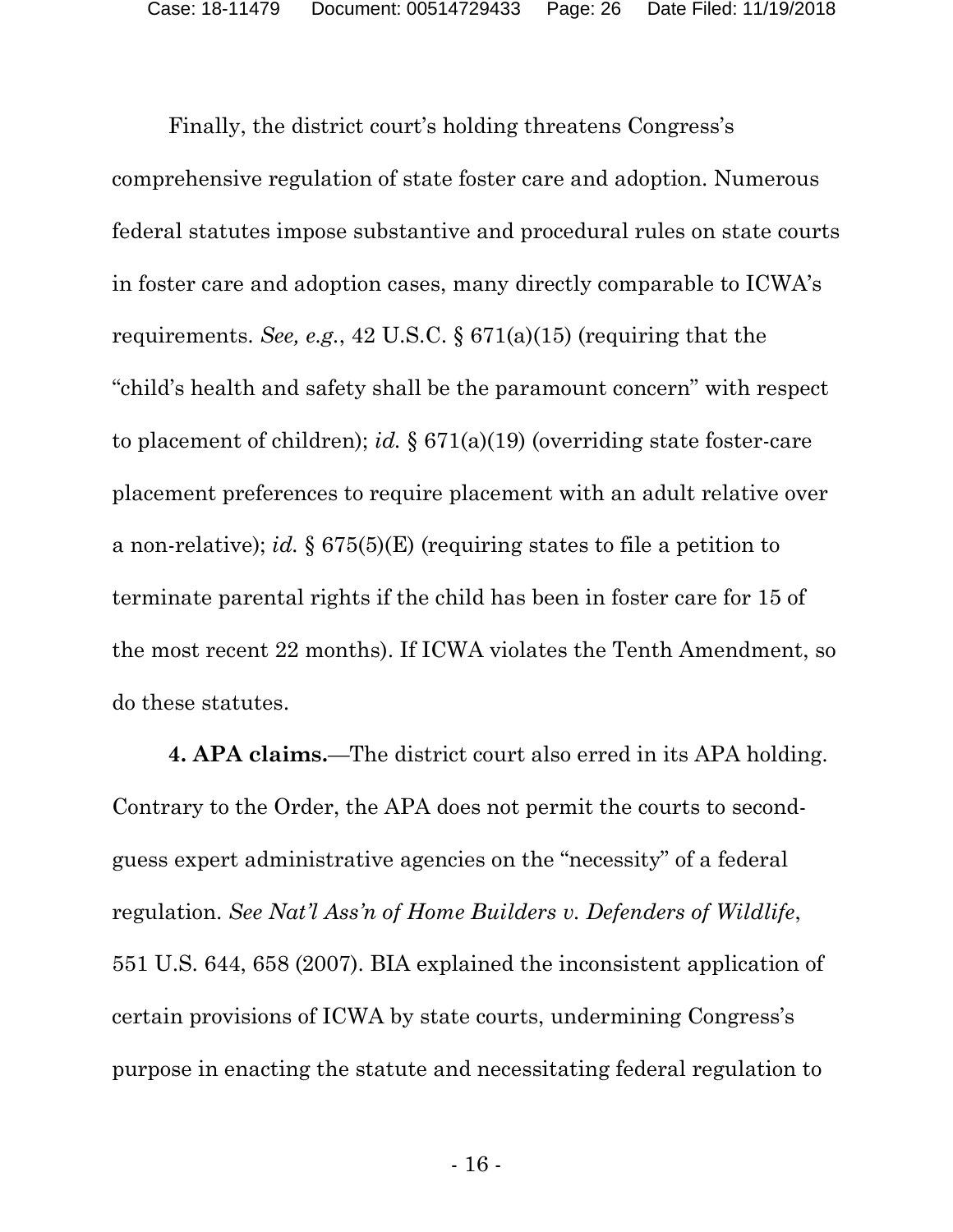establish uniformity. 81 Fed. Reg. at 38,782–87. The district court faulted BIA for failing to "address how, suddenly, it no longer believes that ICWA primarily tasks … state courts and agencies with the authority to apply the statute as they see fit." (App. 559.) But BIA never said that state courts and agencies could apply ICWA in any manner "as they see fit," and 40 years of experience demonstrated to the agency the need for federal guidance. More fundamentally, the district court overlooked the Solicitor of Interior's detailed explanation for why BIA had authority to promulgate the Final Rule. *See* Memorandum 37037 from Solicitor of Interior to Secretary of Interior on Implementation of the Indian Child Welfare Act by Legislative Rule at 16–17 (June 8, 2016), *available at* www.doi.gov/sites/doi.gov/files/uploads/m-37037.pdf. Finally, there is nothing in ICWA that denies BIA authority to establish the "good cause" definition; the agency based the regulation on a detailed review of the inconsistent state-court application of the statute, and the district court erred in reading into the statute a prohibition on a heightened standard that Congress never included.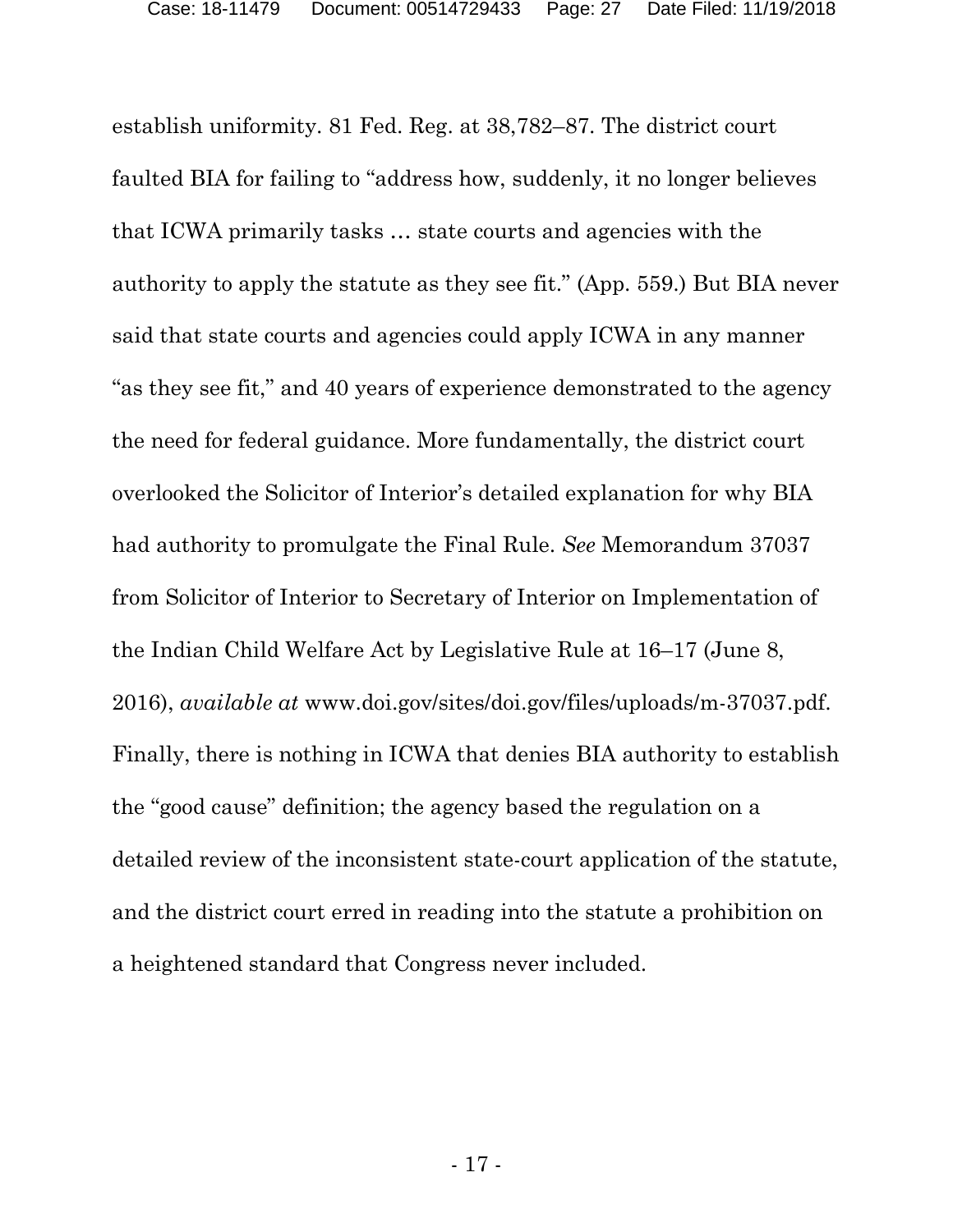#### **B. The Tribes will be irreparably injured absent a stay.**

<span id="page-27-0"></span>Absent a stay, the Tribes—and Indian children and their families—will suffer irreparable injury.

Congress adopted ICWA "to protect the best interests of Indian children and to promote the stability and security of Indian tribes and families." § 1902. ICWA therefore provides significant protections for tribes and Indian children, with the permissible goal of ensuring that Indian children remain in the Indian community, when possible. *Holyfield*, 490 U.S. at 37. These protections are necessary during the pendency of this appeal.

*First*, absent a stay, the Tribes will lose their statutory rights in state-court proceedings involving Indian children in Texas, and perhaps in Louisiana and Indiana as well. As noted above, Texas has unequivocally indicated that ICWA "should not be applied to any pending or future child welfare or child custody proceeding in Texas." (Exhibit A.) This means, among other things, that the Tribes will no longer receive notice of child-custody and termination-of-parental-rights proceedings involving Indian children; will be denied their statutory right to exclusive jurisdiction over certain Indian children; will be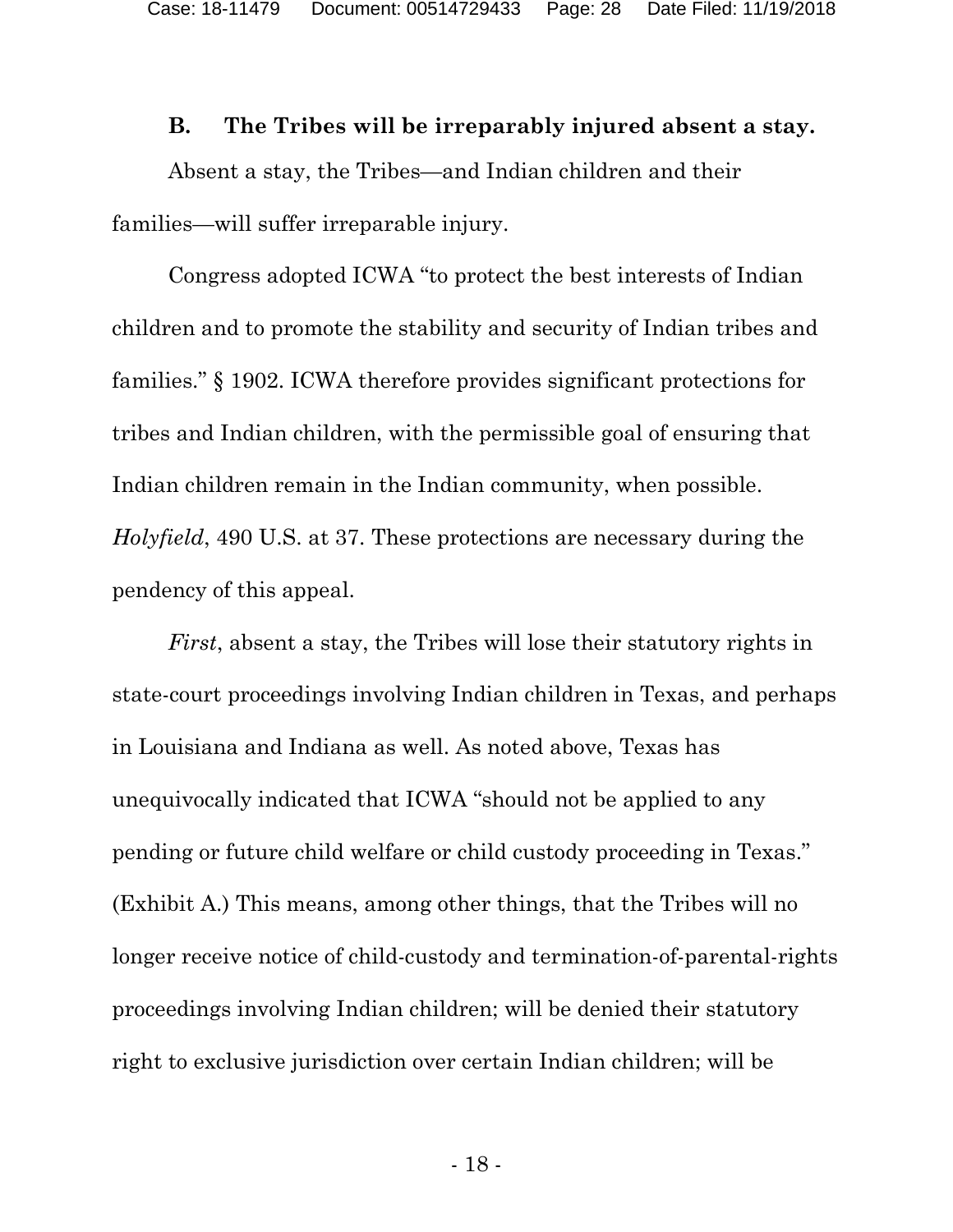denied mandatory intervention; and will be denied their statutory right to challenge child-placement and parental-termination decisions. Just as important, Indian children will be denied the protections Congress thought essential to prevent the unjustified breakup of Indian families, including restrictions on the validity of a parent's voluntary consent to termination of parental rights; the right of a child domiciled on a reservation to have custody determined by a tribal court rather than a state court; the requirement that active efforts be made to maintain an Indian family; and the preference for continuing placement of Indian children with their families and communities. In other words, the judgment below, if not stayed pending appeal, will permit Texas, Louisiana, and Indiana to return to the unconscionable practices that Congress found objectionable when it enacted ICWA 40 years ago.

These are not hypothetical concerns. For example, as of October 2018, the Cherokee Nation had received formal notice under ICWA, and intervened in pending child custody cases, with respect to at least *52 children* in Texas who are Indian children as defined in that statute and who are in the custody of Texas child-welfare agencies. (App. 594–95) ¶ 2.) The Court's judgment, if not stayed, will deprive these 52 Indian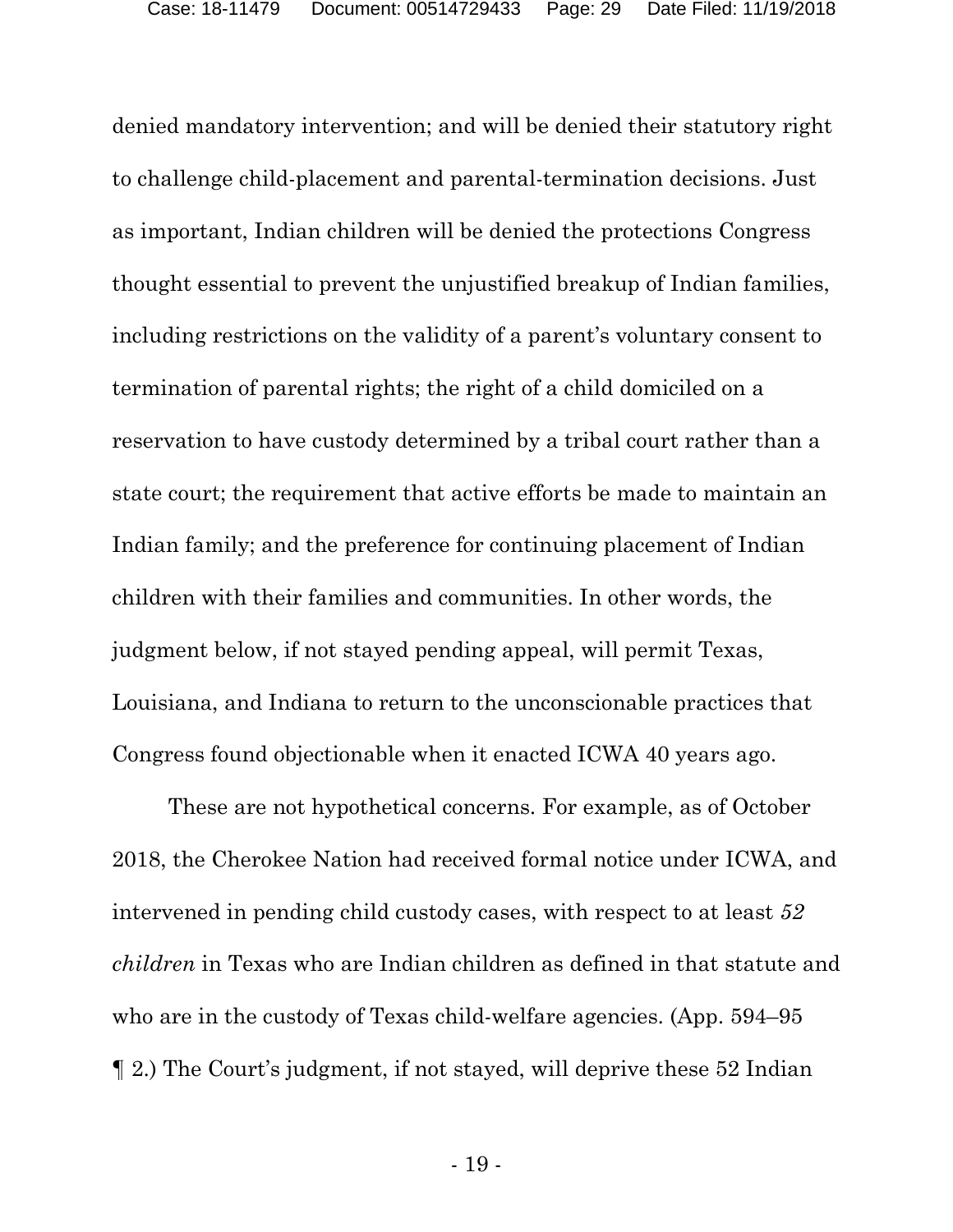children—and Cherokee children who enter the Texas child-welfare system in the future—of ICWA's protections.

Such an outcome would be particularly tragic in view of this Court's recent decision in *M.D. v. Abbott*, 907 F.3d 237 (5th Cir. 2018), which affirmed in part a judgment finding that the Texas FDPS violated the constitutional rights of thousands of children in Texas's foster-care system by "expos[ing] them to a serious risk of abuse, neglect, and harm to their physical and physiological well-being," and being "deliberately indifferent" to these risks. *Id.* at 243, 256-68. For example, as Judge Higginbotham explained, sexual abuse of children in foster care in Texas "is the norm." *Id*. at 291 (concurring in part and dissenting in part). Section 1912(d) and (e) impose heightened standards before an Indian child can be removed from his or her Indian parent or custodian and placed in the state foster-care system. The judgment in this case, if not stayed, will force countless Indian children into Texas's unconstitutional foster care system, subjecting them to severe risk of sexual and other abuse.

*Second*, the protections ICWA affords to Indian children and Indian communities remain necessary today. For example, Indian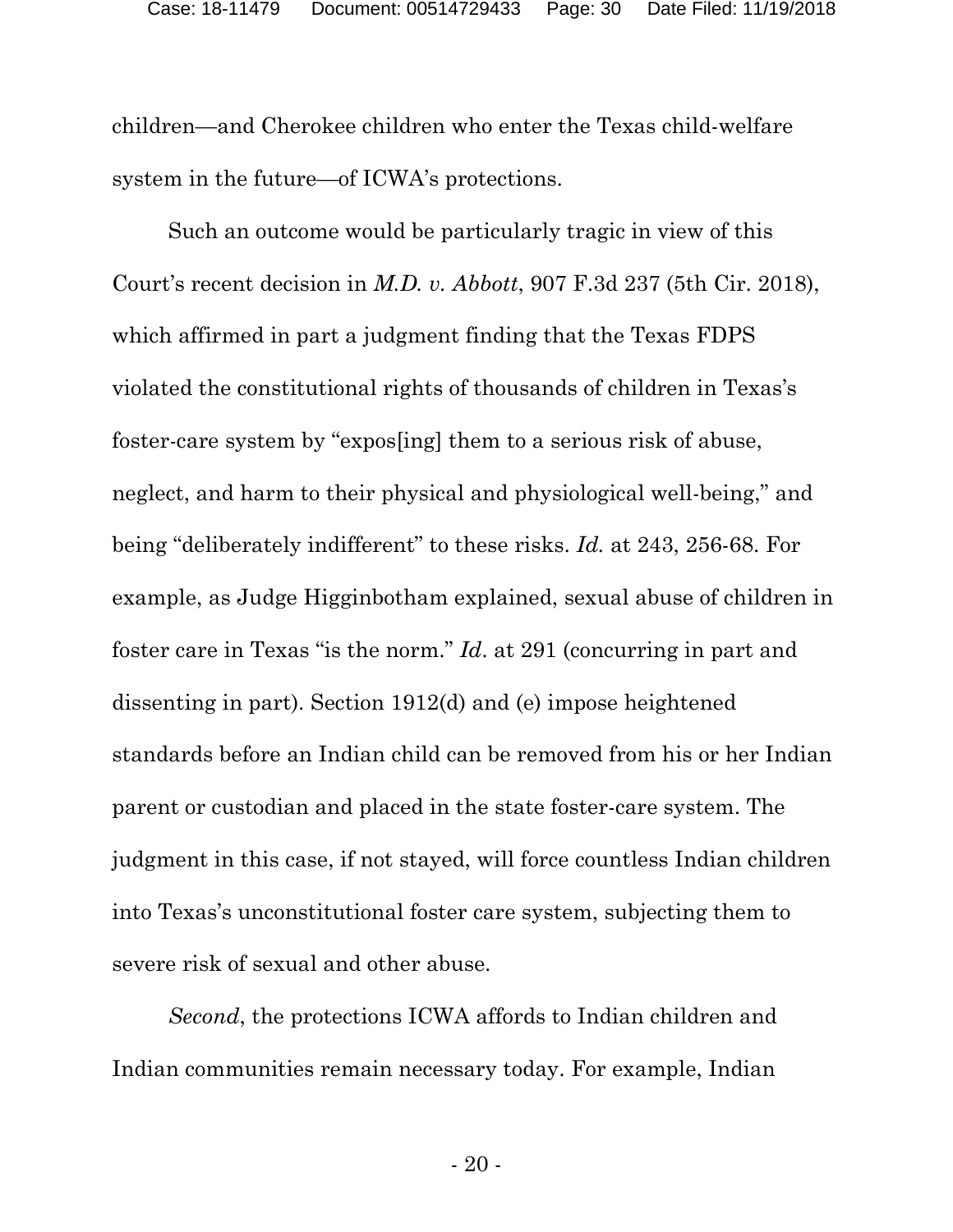children are placed in foster care at a higher rate than white children despite no significant difference between Indian and non-Indian families receiving child-welfare services.[5](#page-30-0) And in 2015, Indian children in the United States remained overrepresented in the foster-care system by a factor of 2.7 as compared to non-Indian children.<sup>[6](#page-30-1)</sup> As bad as these statistics are, they would become worse if the judgment is not stayed pending appeal.

*Third*, the failure to stay the judgment during the appeal will cause irreversible harm. If Texas, Louisiana, and Indiana no longer abide by ICWA, it is likely that termination and adoption decisions in these states that are inconsistent with ICWA could not be reversed should the Tribes prevail on appeal.

*Fourth*, the district court's failure to undertake a severability analysis magnifies the harms to the Tribes. Because ICWA contains a severability clause, *see* § 1963, the district court was required to "take

<span id="page-30-0"></span><sup>5</sup> Vernon Brooks Carter, *Factors Predicting Placement of Urban American Indian/Alaska Natives in Out-of-Home Care*, 32 Children & Youth Servs. Rev. 657, 661 (2010). 6 *See* Nat'l Council of Juv. & Family Court Judges*, Disproportionality* 

 $\overline{a}$ 

<span id="page-30-1"></span>*Rates for Children of Color in Foster Care (Fiscal Year 2015)* at 1, 6 (2017), *available at* http://www.ncjfcj.org/Disproportionality-TAB-2015.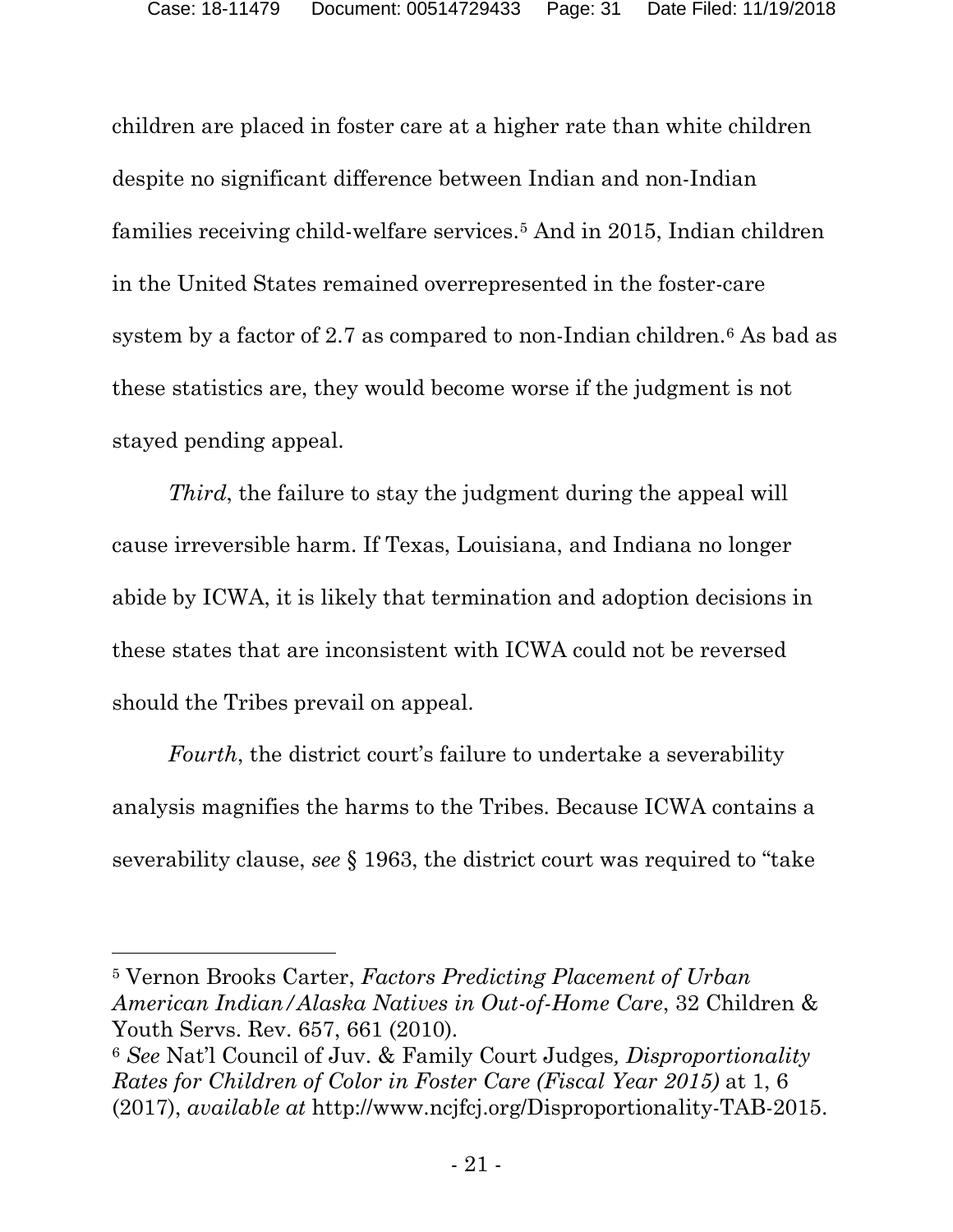special care to attempt to honor a legislature's policy choice to leave the statute intact." *Veasey v. Abbott*, 830 F.3d 216, 269 (5th Cir. 2016).

#### **C. A stay will not substantially injure any other parties.**

<span id="page-31-0"></span>The first two factors—likelihood of success and injury to the stay applicant—"are the most critical." *Nken v. Holder*, 556 U.S. 418, 434 (2009). Even if Plaintiffs could show harm from a stay, that "is not enough, standing alone, to outweigh the other factors." *Planned Parenthood of Greater Tex. Surgical Health Servs. v. Abbott*, 734 F.3d 406, 419 (5th Cir. 2013). In any event, a stay will not injure Plaintiffs.

The State Plaintiffs have been subject to ICWA for the last *40 years*. Never once during those many decades did the State Plaintiffs contend that ICWA imposed any injury on them. *See Citibank, N.A. v. Citytrust*, 756 F.2d 273, 276 (2d Cir. 1985) (the "failure to act sooner undercuts the sense of urgency … and suggest that there is, in fact, no irreparable injury"). Indeed, just recently Plaintiff Louisiana adopted a law *requiring* the state to comply with ICWA as a matter of state law. *See* 2018 La. Sess. Law Serv. Act 296 (effective Aug. 1, 2018). Seven other states—which have the same obligations under ICWA as the State Plaintiffs—filed an *amicus* brief in this case arguing *for* the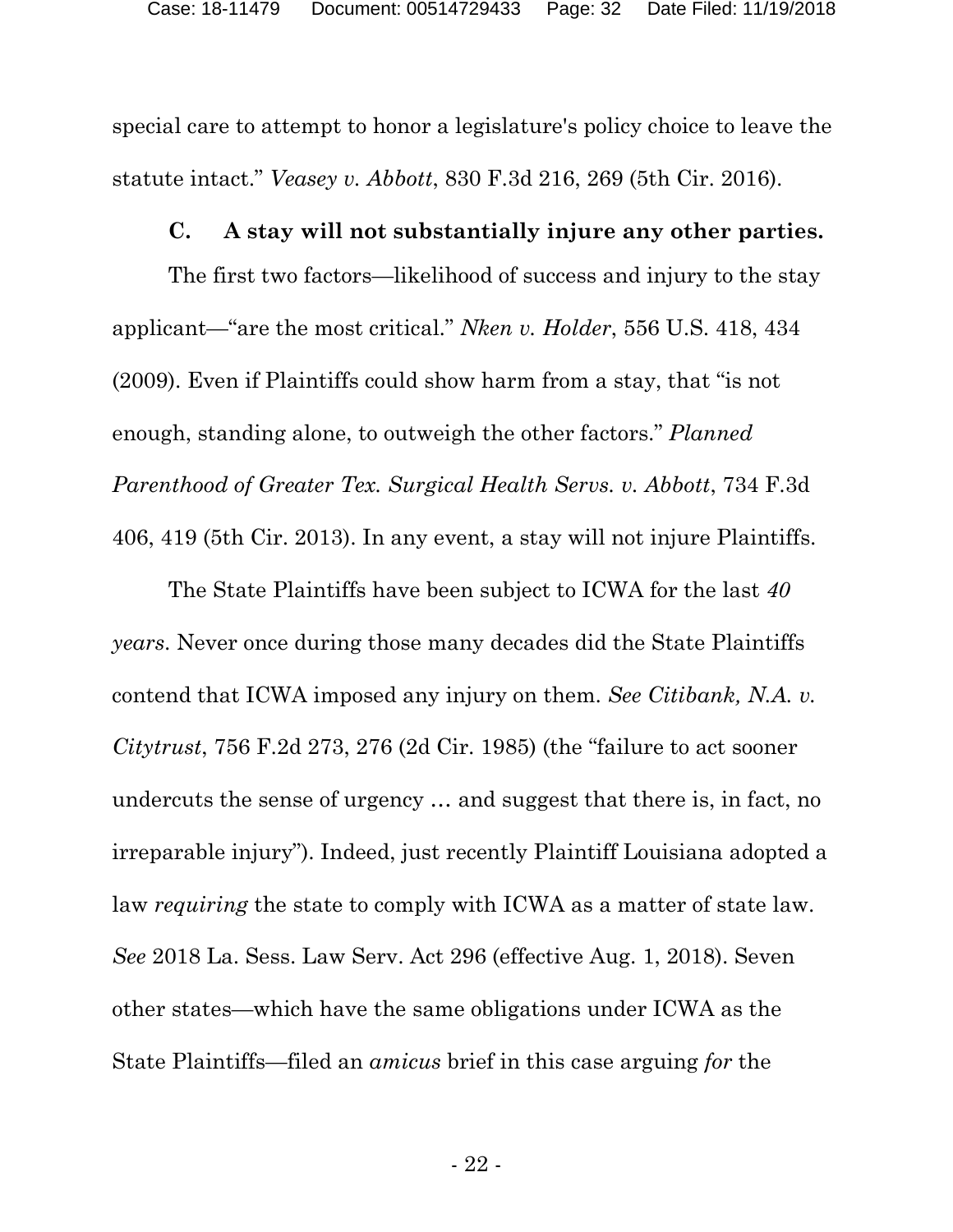constitutionality of ICWA (App. 366–97), refuting the suggestion that the statute injures the states *qua* states. Nor did the State Plaintiffs litigate this case with dispatch—they amended their complaint twice, over the course of five months, and never moved for a preliminary injunction. It is far too late for them to contend that a stay pending appeal will cause them injury.

Nor will the Individual Plaintiffs suffer any harm. The judgment below will not affect *any* of the Individual Plaintiffs. Chad and Jennifer Brackeen have already adopted A.L.M. (App. 37 ¶ 152.) They have asserted that ICWA allows a collateral attack on that adoption for two years, *see* § 1913(d), which is longer than allowed by state law. Plaintiffs misread the statute. The two-year period applies only to a birth parent's attack on his or her consent to adoption; the birth parents here did not consent to the Brackeen's adoption, but instead voluntarily terminated their parental rights before the adoption occurred. (ECF No. 81 at app. 61.) Therefore, the collateral-attack provision applicable to the Brackeens is § 1914, which incorporates the relevant *state*  limitations period. *See In re Adoption of Erin G.*, 140 P.3d 886, 889–93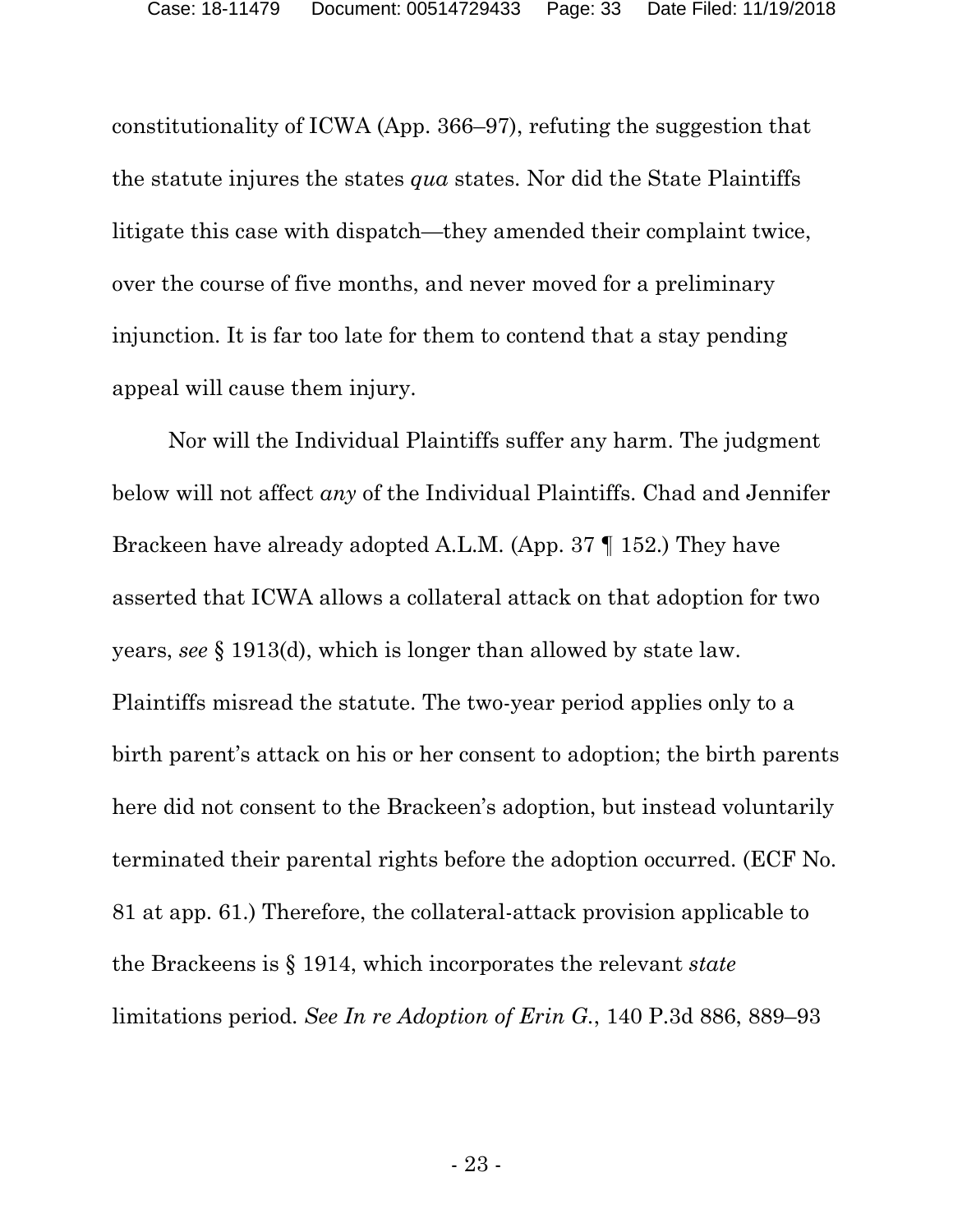(Alaska 2006). So a stay of the judgment will have no adverse effect on the Brackeens.

Nick and Heather Libretti live, and sought to adopt Baby O, in Nevada. (App. 38–40.) Altagracia Socorro Hernandez, who is Baby O's biological mother, also lives in Nevada. (App. 38–39.) Nevada was not a party to this lawsuit, so neither Nevada's child-welfare agencies nor its courts are bound by the judgment; the ruling therefore has no effect on the Libretti's ability to adopt Baby O. And Danielle and Jason Clifford, who are the foster parents of Child P and are attempting to adopt her, live in Minnesota. (App. 41–43.) As Minnesota also is not a party to this lawsuit, neither its child-welfare agencies nor its courts are bound by the judgment either.

Therefore, a stay will not affect any Plaintiffs.

## **D. The public interest supports a stay.**

<span id="page-33-0"></span>Finally, the public interest supports a stay. As discussed above, the failure to enforce ICWA will harm Indian children and their families, Indian tribes, and Indian communities. Indeed, child-welfare experts consider ICWA's procedural and substantive requirements for Indian children and families to represent the "gold standard." *See* Brief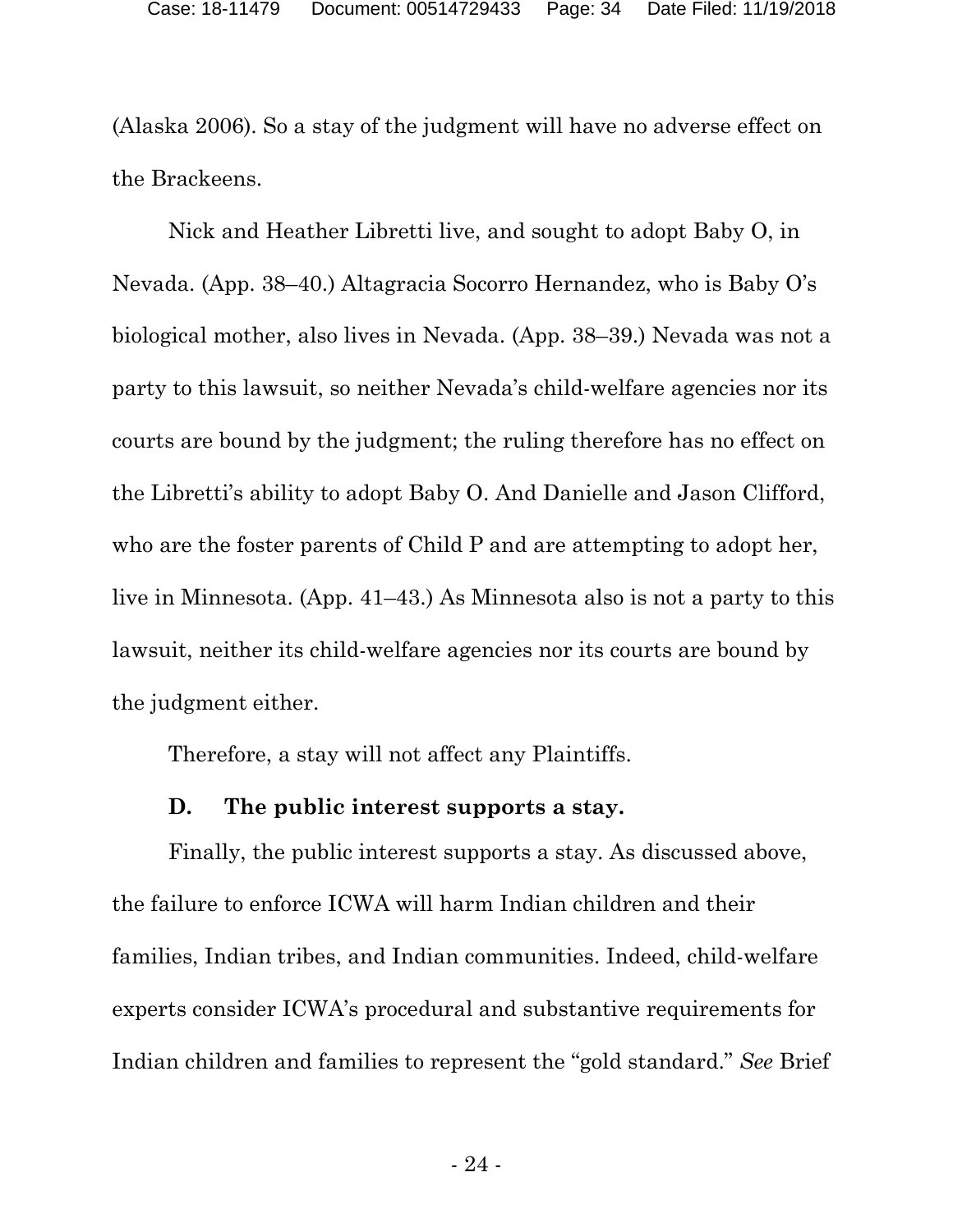of Casey Family Programs, *et al.*, as *Amici Curiae* in Support of Respondent Birth Father, *Adoptive Couple v. Baby Girl*, 570 U.S. 637, 2013 WL 1279468, at \*2 (Mar. 28, 2013) ("[I]n the Indian Child Welfare Act, Congress adopted the gold standard for child welfare policies and practices that should be afforded to all children … [I]t would work serious harm to child welfare programs nationwide … to curtail the Act's protections and standards."). Eliminating this "gold standard" would harm the public interest.

Furthermore, there is a "unique trust relationship between the United States and the Indians." *Oneida Cnty. v. Oneida Indian Nation*, 470 U.S. 226, 247 (1985). ICWA is a direct product of that relationship. § 1901(2); *Doe v. Mann*, 285 F. Supp. 2d 1229, 1234 (N.D. Cal. 2003). It advances the public interest to allow the United States to protect Indian children and families. And the enforcement of federal laws also advances the public interest. *Veasey v. Perry*, 769 F.3d 890, 895 (5th Cir. 2014).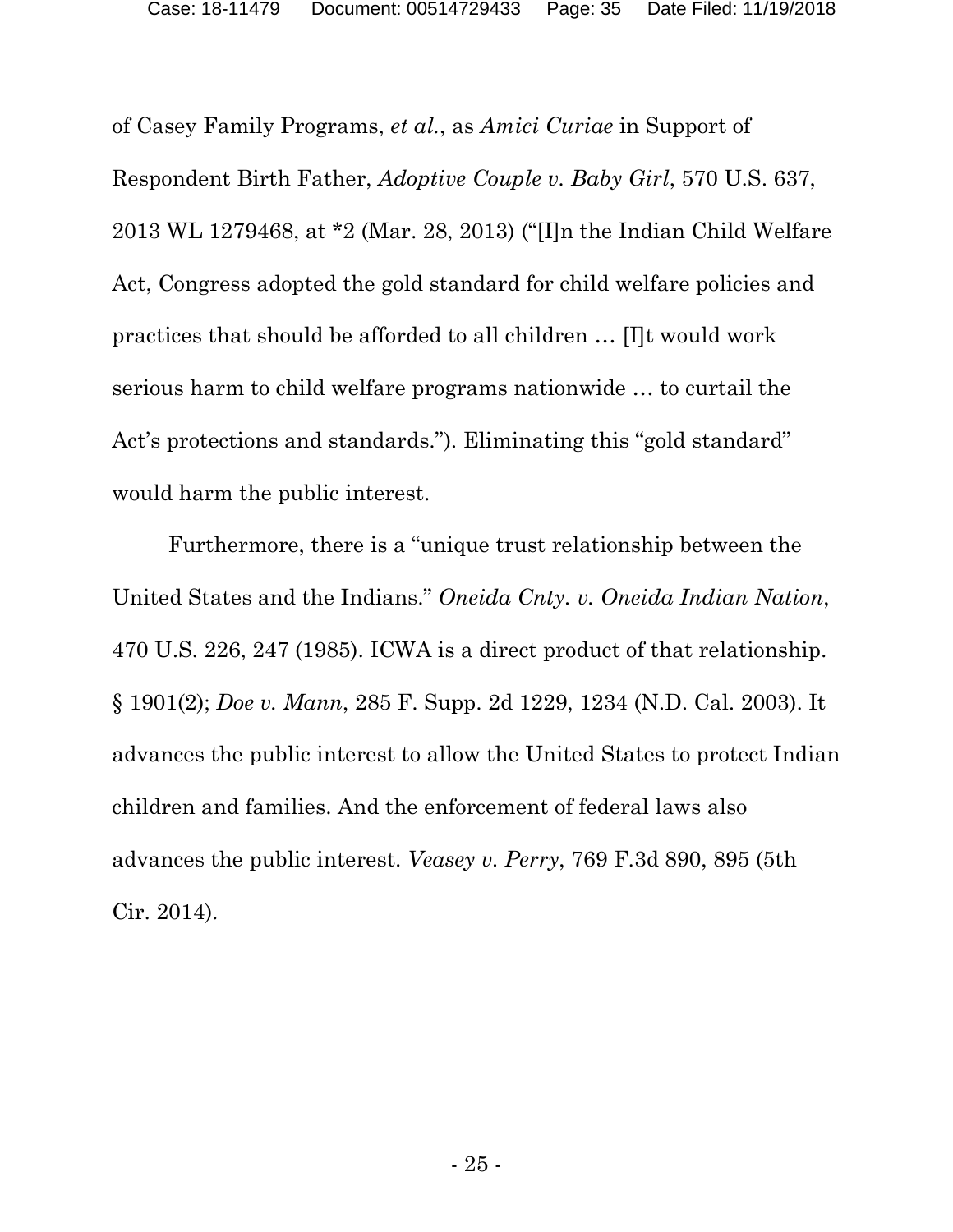## <span id="page-35-0"></span>**II. A STAY IS WARRANTED BECAUSE THE TRIBES HAVE PRESENTED A SUBSTANTIAL CASE INVOLVING A SERIOUS LEGAL QUESTION AND THE EQUITIES FAVOR A STAY.**

A stay is also warranted here because the Tribes have presented "a substantial case on the merits when a serious legal question is involved" and "the balance of equities weighs heavily in favor of granting a stay." *Bryant*, 773 F.3d at 57.

In *Bryant*, this Court faced an analogous situation. The district court entered a preliminary injunction barring Mississippi from enforcing its ban on same-sex marriage. *Id.* This Court stayed the injunction, holding that the case presented a serious legal question and the equities favored a stay. The Court also found that, while the plaintiffs might suffer harm "by a continued violation of their constitutional rights," a stay was still warranted. *Id.* at 58.

A stay is likewise required here. *First*, the Tribes have indisputably presented a "substantial case on the merits," and "the legal questions … are serious, both to the litigants and the public at large." *Id.* at 57. Further, the district court's judgment is unprecedented—the Supreme Court has not found a non-delegation violation since the New Deal; that Court has never found federal legislation benefitting tribes or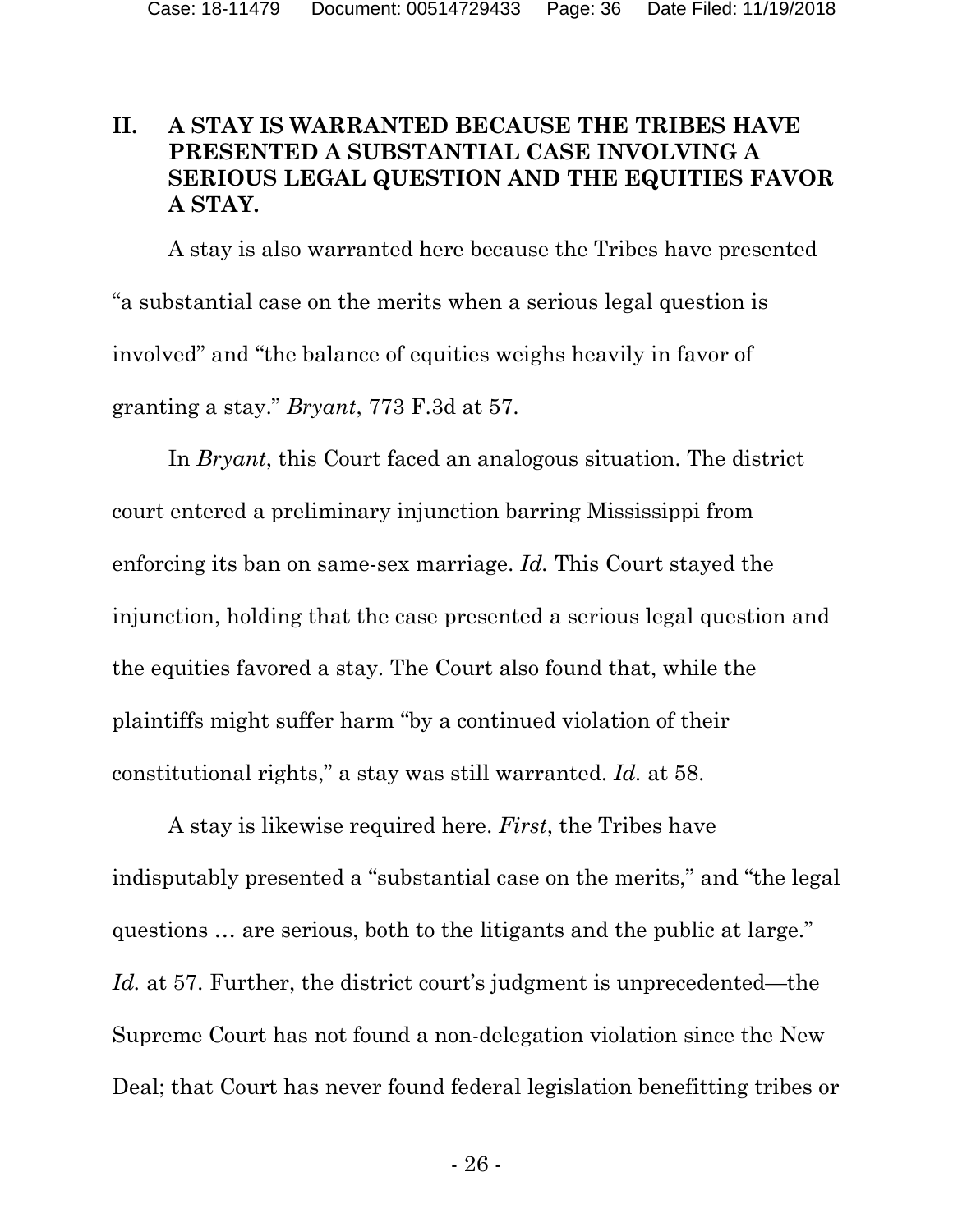Indians to violate equal protection; and ICWA has survived numerous constitutional challenges until now. *See* Cohen's Handbook of Federal Indian Law 861–66 (Newton ed., 2012). As in *Bryant*, "'a detailed and in depth examination of this serious legal issue' is warranted before a disruption of a long standing status quo." 773 F.3d at 58.

*Second*, the balance of the equities greatly favors a stay. Congress enacted ICWA 40 years ago. Texas, Louisiana, and Indiana have been subject to the statute since that time. ICWA *directly* improved the dire situation found by Congress in 1978. ICWA remains a necessary safeguard to keep Indian children with their families and in their communities, when possible. And the Plaintiffs will not suffer harm during a stay.

Finally, the district court's ruling will cause significant inconsistency throughout the country. As this Court noted in *Bryant*, when issuing a stay, "[t]he inevitable disruption that would arise from a lack of continuity and stability in this important area of the law" will harm the parties and "the public interest at large." *Id*.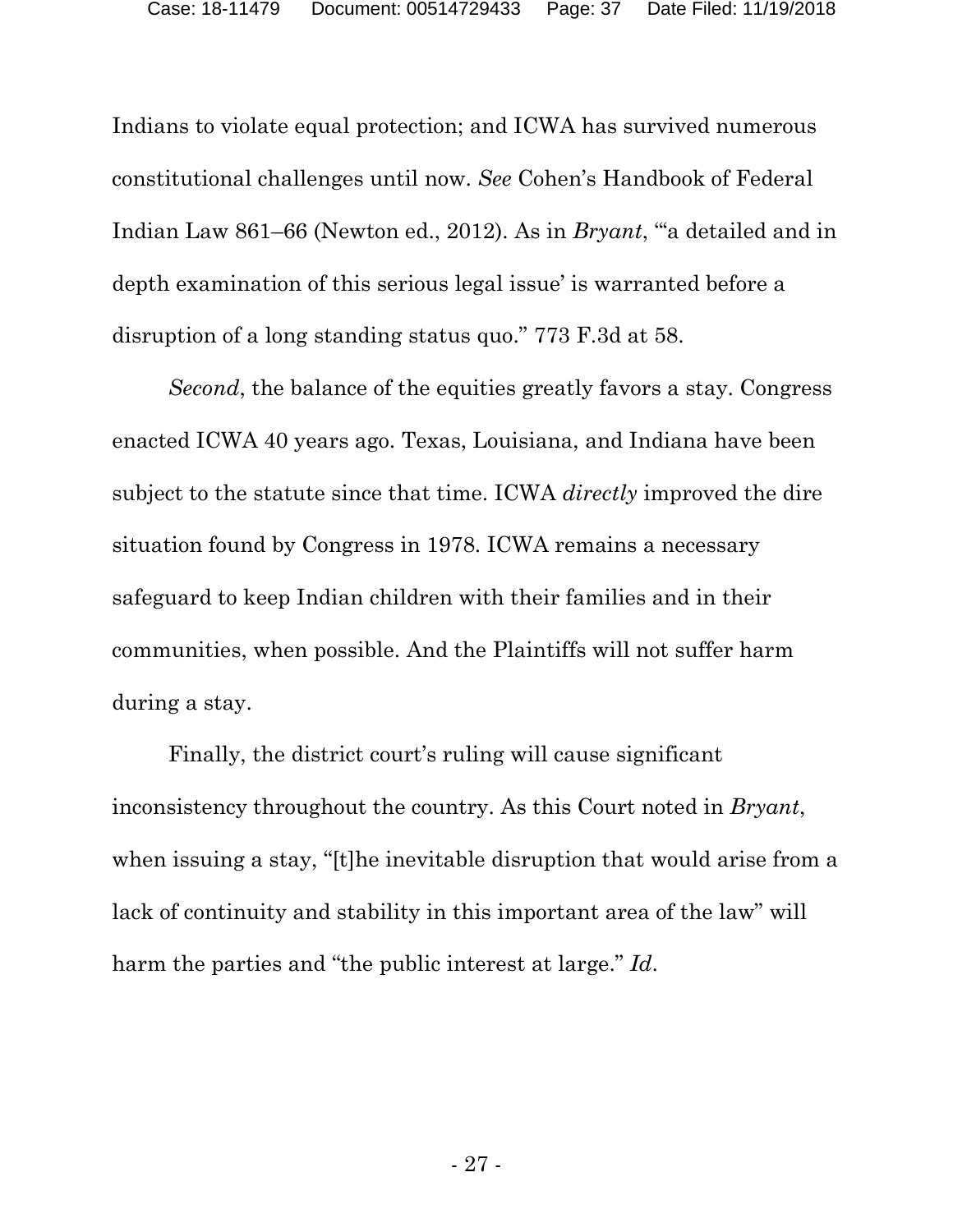## **CONCLUSION**

<span id="page-37-0"></span>The Court should stay the judgment pending appeal.

Respectfully submitted,

KEITH M. HARPER VENUS MCGHEE PRINCE KILPATRICK TOWNSEND & STOCKTON LLP 607 14th Street, N.W. Washington, DC 20005 Telephone: (202) 508-5800 kharper@kilpatricktownsend.com vprince@kilpatricktownsend.com

KATHRYN E. FORT MICHIGAN STATE UNIV. COLLEGE OF LAW, INDIAN LAW CLINIC 648 N. Shaw Lane East Lansing, MI 48823 Telephone: (517) 432-6992 fort@law.msu.edu

*s/ Adam H. Charnes* ADAM H. CHARNES KILPATRICK TOWNSEND & STOCKTON LLP 2001 Ross Avenue, Suite 4400 Dallas, TX 75201 Telephone: (214) 922-7106 acharnes@kilpatricktownsend.com

THURSTON H. WEBB KILPATRICK TOWNSEND & STOCKTON LLP 1100 Peachtree Street NE Suite 2800 Atlanta, GA 30309 Telephone: (404) 815-6300 twebb@kilpatricktownsend.com

*Counsel for Appellants*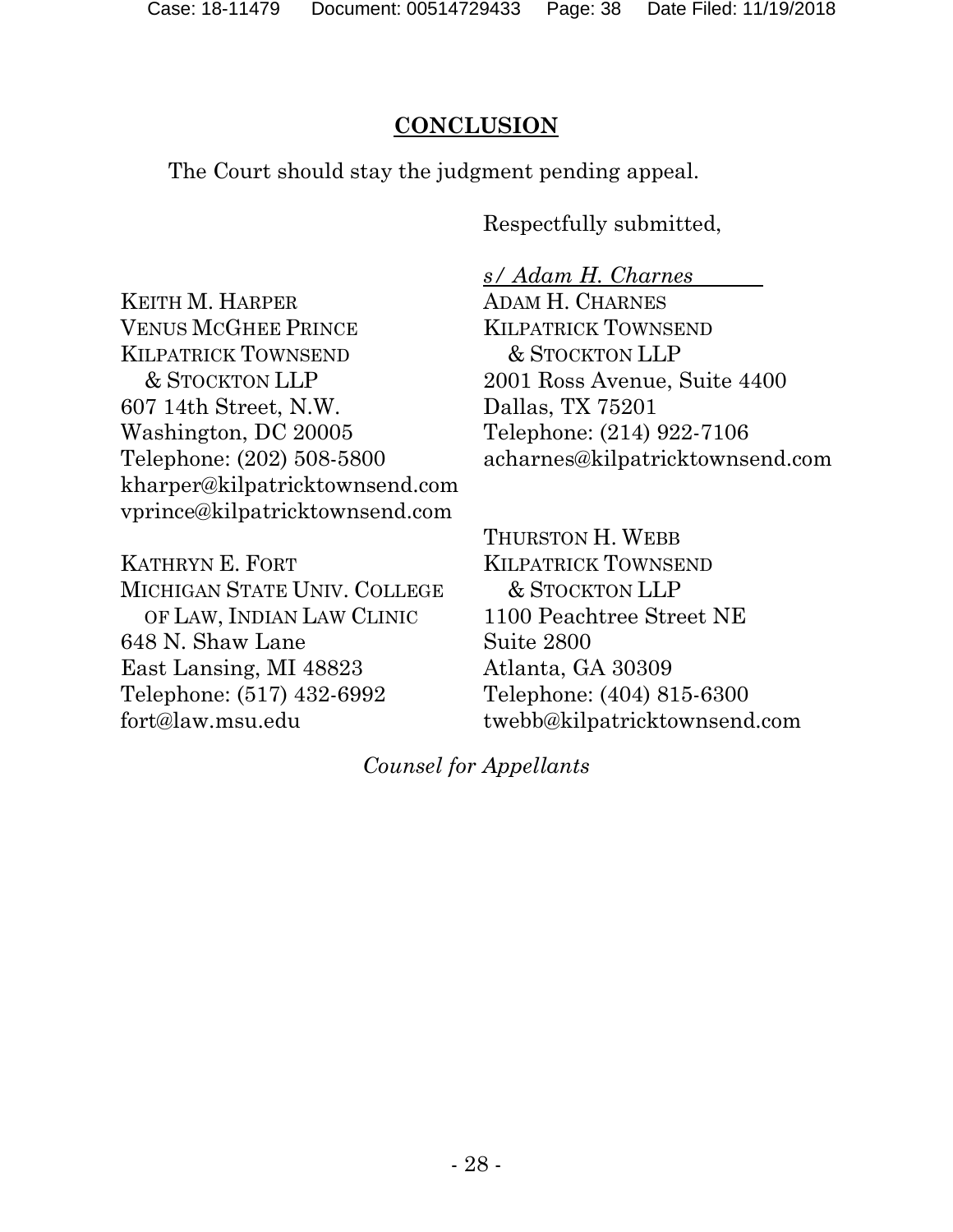## **CERTIFICATE OF COMPLIANCE**

<span id="page-38-0"></span>1. This motion complies with the type-volume limitation of Fed.

R. App. P. 27(d)(2)(A) because this response contains 5,113 words,

excluding the parts of the motion exempted by Fed. R. App. P. 32(f).

2. This motion complies with the typeface requirements of Fed.

R. App. P. 32(a)(5) and the type style requirements of Fed. R. App. P.

32(a)(6) because it has been prepared in Century Schoolbook 14-point

font using MS Word 2016.

DATED: November 19, 2018

s/ Adam H. Charnes ADAM H. CHARNES KILPATRICK TOWNSEND & STOCKTON LLP 2001 Ross Avenue, Suite 4400 Dallas, TX 75201 Telephone: (214) 922-7106 acharnes@kilpatricktownsend.com